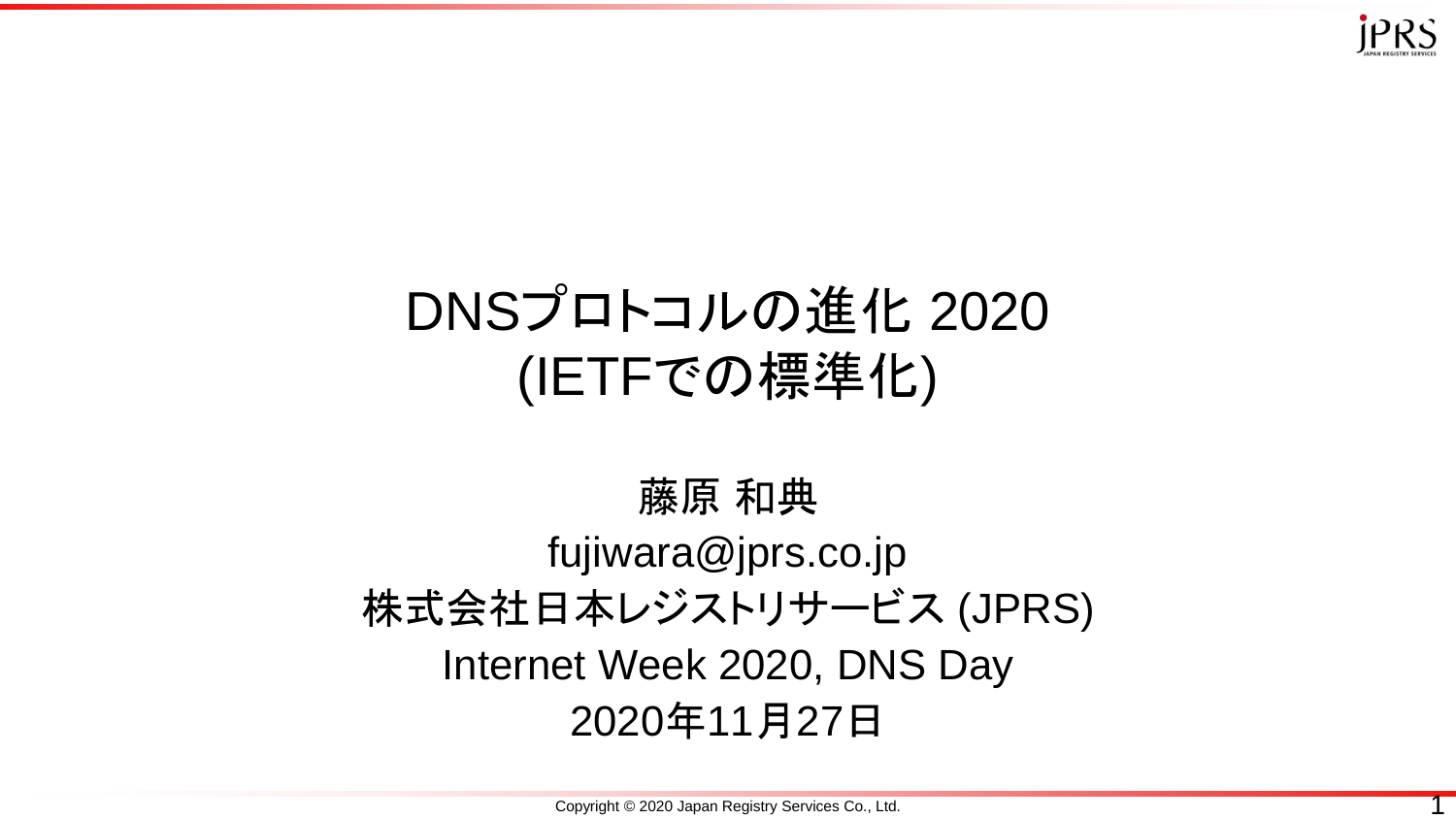

自己紹介

- 氏名: 藤原和典
- 個人ページ: http://member.wide.ad.jp/~fujiwara/
- 勤務先: 株式会社日本レジストリサービス (JPRS) 技術研究部
- 業務内容:DNS関連の研究・開発 (具体的には標準化、試作、論文) – Internet Week プログラム委員 (2016~)
- IETFでの活動 (2004~)
	- ENUMプロトコル: RFC 5483 6116 (2004~2011)
	- メールアドレスの国際化 :RFC 5504 5825 6856 6857 (2005~2013)
	- DNS関連の問題提起など
		- RFC 7719, 8499: DNS Terminology  $\rightarrow$  rfc8499bis
		- RFC 8198: DNSSECを用いた名前解決の性能向上
		- draft-ietf-dnsop-avoid-fragmentation: DNSでIP断片化を避ける提案
		- draft-fujiwara-dnsop-delegation-information-signer: 委任情報への署名提案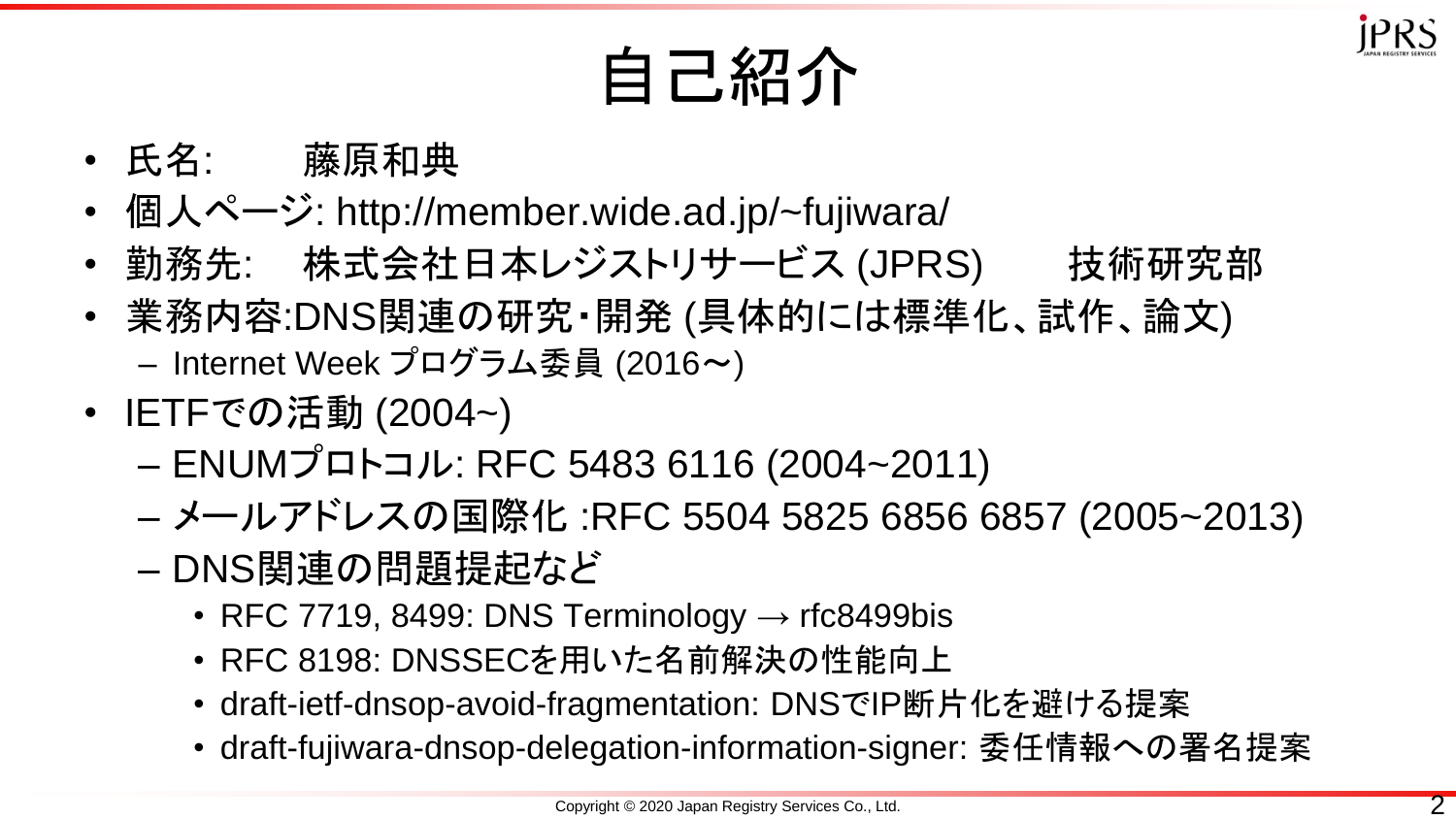

### IANA: DNS Parameters: RR Types (1)

https://www.iana.org/assignments/dnsparameters/dns-parameters.xhtml

| <b>TYPE</b>  | Value          | <b>Meaning</b>                         | 概要              |
|--------------|----------------|----------------------------------------|-----------------|
| A            |                | a host address                         | <b>DNS</b>      |
| <b>NS</b>    | 2 <sup>1</sup> | an authoritative name server           | <b>DNS</b>      |
| <b>CNAME</b> | 5              | the canonical name for an alias        | <b>DNS</b>      |
| <b>SOA</b>   | 6              | marks the start of a zone of authority | <b>DNS</b>      |
| <b>PTR</b>   | 12             | a domain name pointer                  | <b>DNS</b>      |
| MX           | 15             | mail exchange                          | <b>DNS</b>      |
| <b>TXT</b>   | 16             | text strings                           | <b>DNS</b>      |
| AAAA         | 28             | IP6 Address                            | IPv6            |
| <b>SRV</b>   | 33             | <b>Server Selection</b>                | <b>DNS SRV</b>  |
| <b>NAPTR</b> | 35             | Naming Authority Pointer               | $[$ RFC3403 $]$ |
| <b>CERT</b>  | 37             | <b>CERT</b>                            | [RFC4398]       |
| <b>DNAME</b> | 39             | <b>DNAME</b>                           | [RFC6672]       |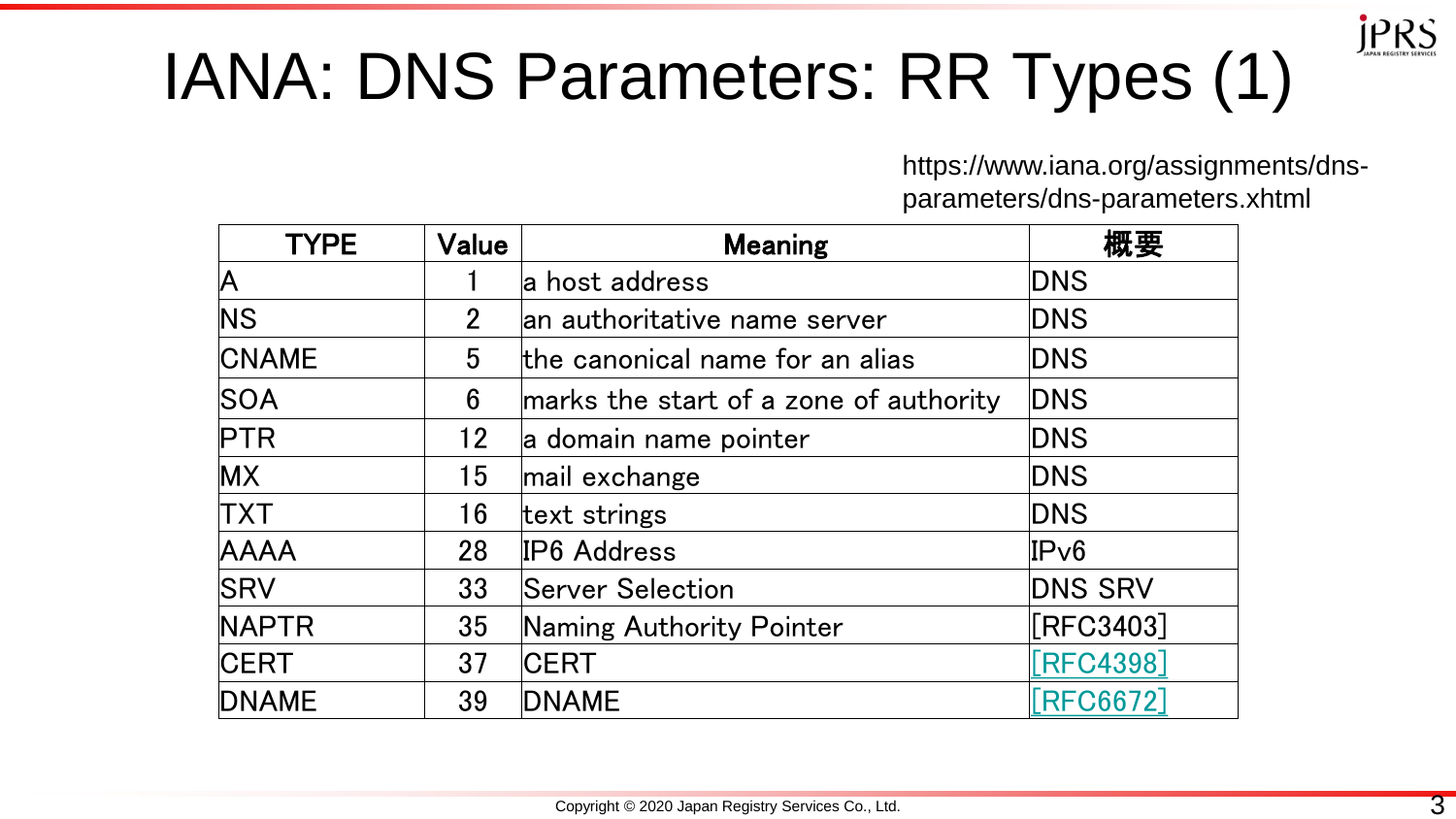

# IANA: DNS Parameters: RR Types (2) **NA: DNS Parameters: RR Types (2)**

| <b>TYPE</b>     | Value | <b>Meaning</b>             | 概要            |
|-----------------|-------|----------------------------|---------------|
| <b>OPT</b>      | 41    | <b>OPT</b>                 | <b>EDNS</b>   |
| <b>DS</b>       | 43    | <b>Delegation Signer</b>   | <b>DNSSEC</b> |
| <b>SSHFP</b>    | 44    | <b>SSH Key Fingerprint</b> | [RFC4255]     |
| <b>IPSECKEY</b> | 45    | <b>IPSECKEY</b>            | [RFC4025]     |
| <b>RRSIG</b>    | 46    | <b>RRSIG</b>               | <b>DNSSEC</b> |
| <b>NSEC</b>     | 47    | <b>NSEC</b>                | <b>DNSSEC</b> |
| <b>DNSKEY</b>   | 48    | <b>DNSKEY</b>              | <b>DNSSEC</b> |
| <b>DHCID</b>    | 49    | <b>DHCID</b>               | [RFC4701]     |
| NSEC3           | 50    | NSEC <sub>3</sub>          | <b>DNSSEC</b> |
| NSEC3PARAM      | 51    | <b>NSEC3PARAM</b>          | <b>DNSSEC</b> |

**SSHFP** 

man ssh によるとssh-keygen -r host.example.com. でSSHFPリソースレコードを作ってくれる クライアントでの検証は、ssh -o "VerifyHostKeyDNS ask" (DNSSECで守る方がいいデータ)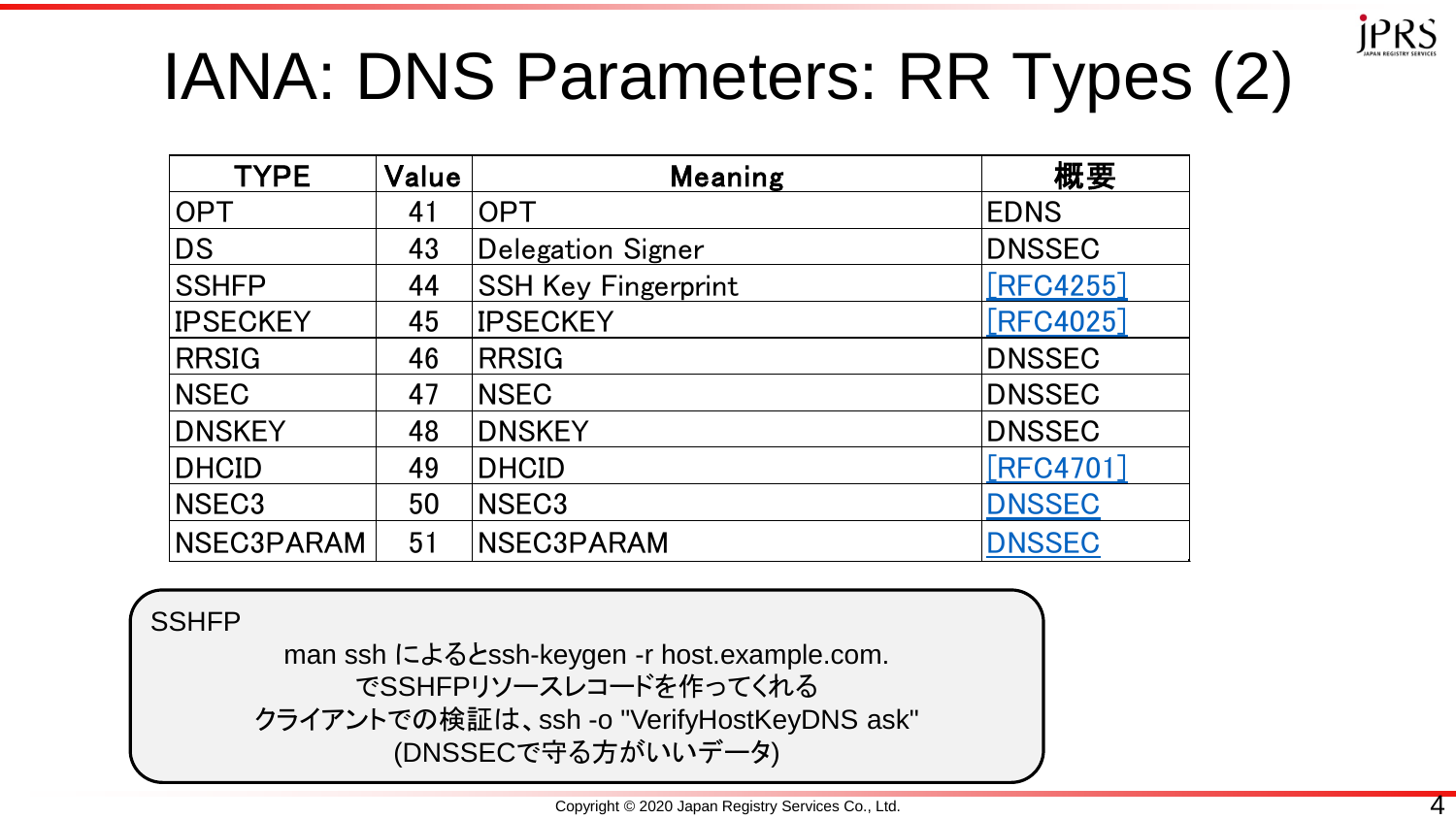

#### IANA: DNS Parameters: RR Types (3)

TYPE VALUE MEANING WAS CITED AND REGISTRATION TLS ASSESSED TO A 1972 FOR A SMIMEA <sup>53</sup> S/MIME cert association DANE 2015/12/1 CDS 59Child DS DNSSEC自動化 2011/6/6 CDNSKEY <sup>60</sup> DNSKEY(s) the Child wants reflected in DS DNSSEC自動化 2014/6/16 OPENPGPKEY <sup>61</sup> OpenPGP Key DANE 2014/8/12 CSYNC <sup>62</sup> Child-To-ParentDNSSEC自動化 2015/1/27 ZONEMD <sup>63</sup> message digest for DNS zone 最近の拡張提案 2018/12/12 SVCB <sup>64</sup> Service Binding 最近の拡張提案 2020/6/30 HTTPS <sup>65</sup> HTTPS Binding 最近の拡張提案 2020/6/30

| <b>TYPE</b>    | Value | <b>Meaning</b>                             | 概要          | <b>Registration Date</b> |
|----------------|-------|--------------------------------------------|-------------|--------------------------|
| <b>TLSA</b>    | 52    | <b>TLSA</b>                                | <b>DANE</b> |                          |
| <b>SMIMEA</b>  | 53    | S/MIME cert association                    | <b>DANE</b> | 2015/12/1                |
| <b>CDS</b>     | 59    | Child DS                                   | DNSSEC自動化   | 2011/6/6                 |
| <b>CDNSKEY</b> | 60    | DNSKEY(s) the Child wants reflected in DS  | DNSSEC自動化   | 2014/6/16                |
| OPENPGPKEY     | 61    | OpenPGP Key                                | <b>DANE</b> | 2014/8/12                |
| <b>CSYNC</b>   | 62    | Child-To-Parent Synchronization            | DNSSEC自動化   | 2015/1/27                |
| <b>ZONEMD</b>  | 63    | message digest for DNS zone                | 最近の拡張提案     | 2018/12/12               |
| <b>SVCB</b>    | 64    | <b>Service Binding</b>                     | 最近の拡張提案     | 2020/6/30                |
| <b>HTTPS</b>   | 65    | <b>HTTPS Binding</b>                       | 最近の拡張提案     | 2020/6/30                |
| <b>SPF</b>     | 99    | 廃止                                         | [RFC7208]   | 2014/4 廃止                |
| <b>CAA</b>     | 257   | <b>Certification Authority Restriction</b> | [RFC8659]   | 2011/4/7                 |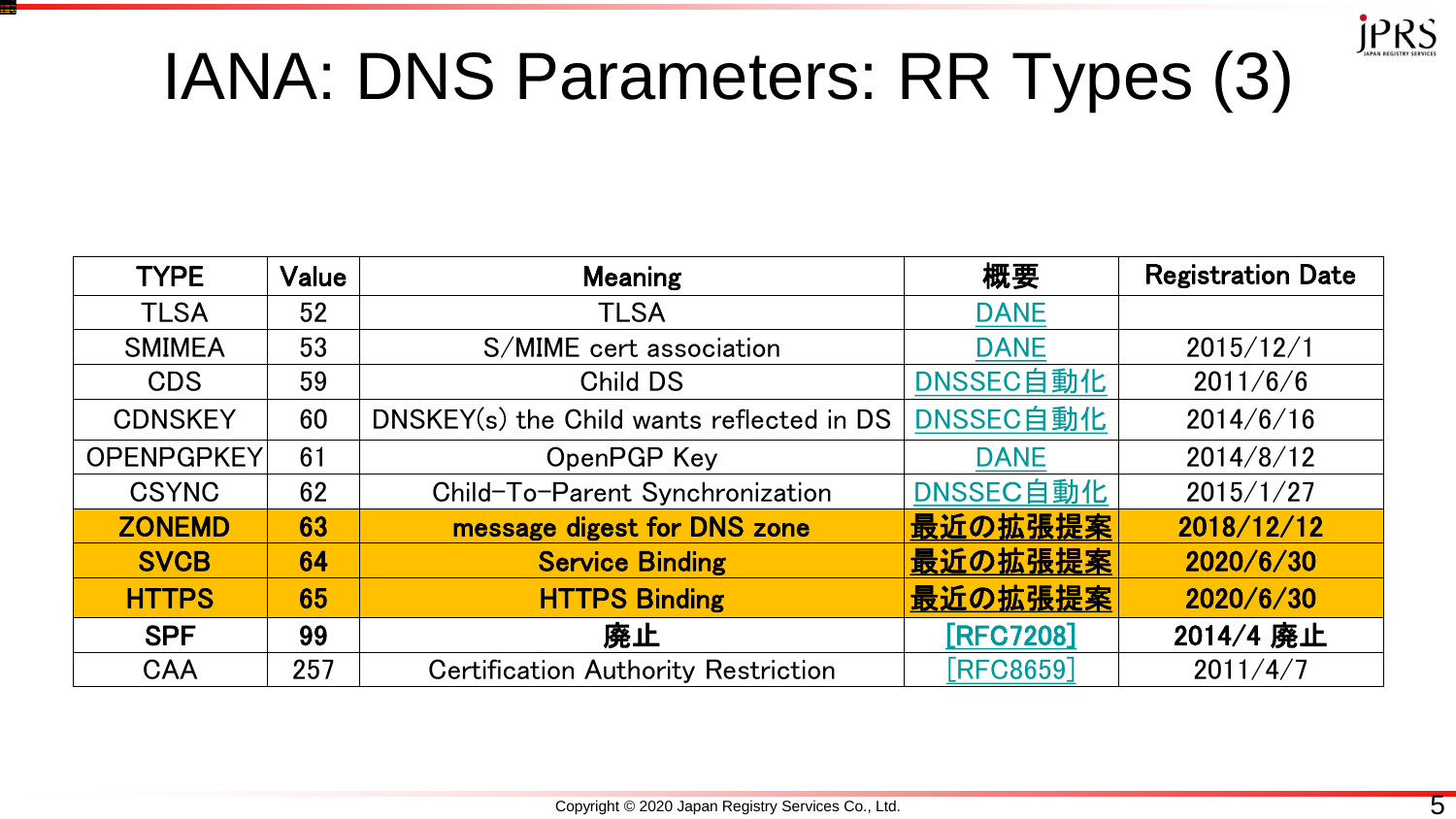

#### 本日の概要

- Internet Week 2016 DNS DAYにて最近のIETF事情を紹介し、 2017年にDNS Privacy, 2019年にDNSプロトコルの変化を紹介 した。
- 本日は、これまで紹介していないことを中心に、2016年からの変 化をまとめる。
- IETFの概要
- DNSを取り扱っているワーキンググループ
- 新しい標準
- 新しい利用例 (Webサーバ、ブラウザでの使用)
- Multicast DNSの拡張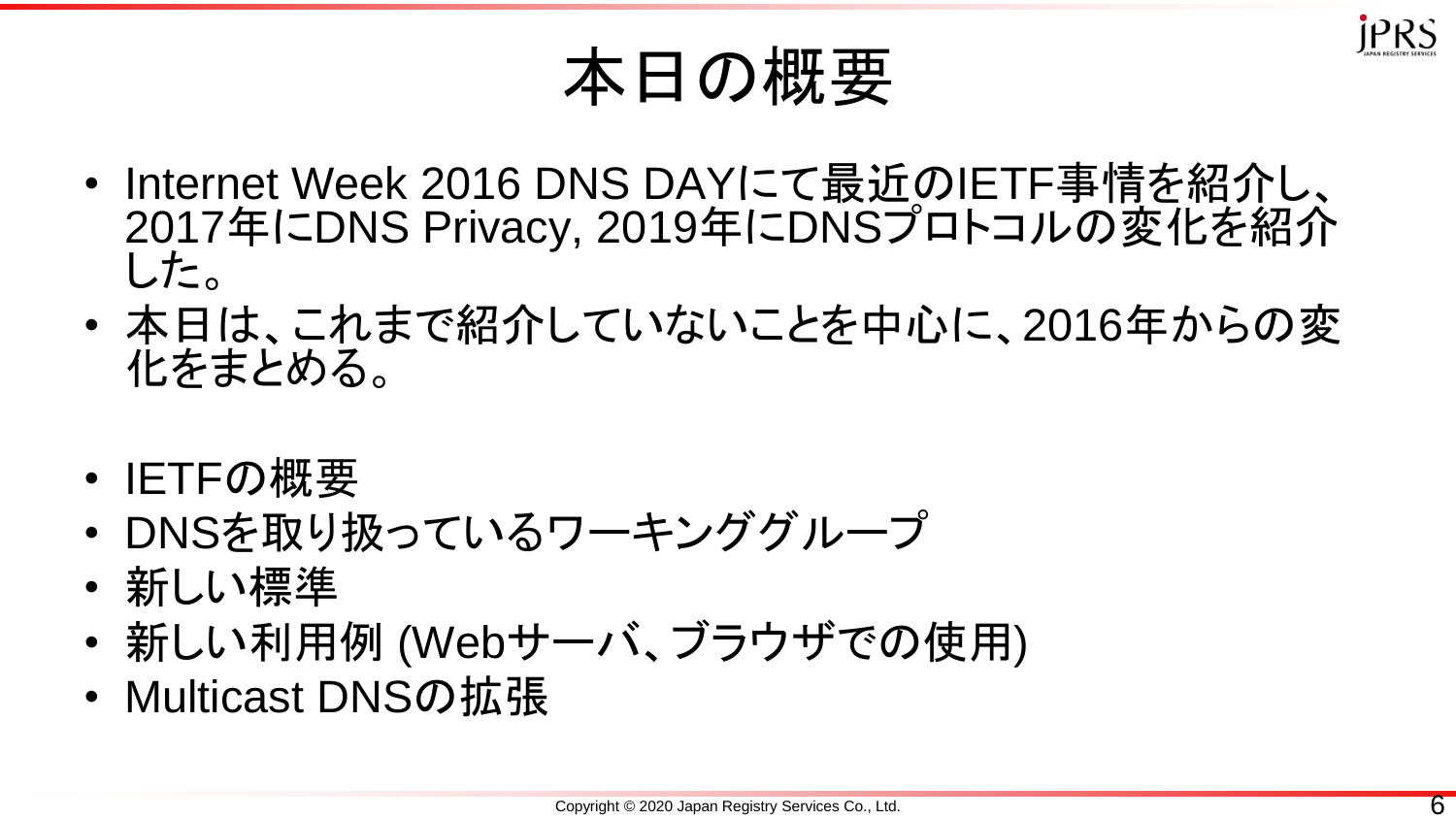

#### IETF

- IETF (Internet Engineering Task Force) – インターネット標準(RFCなど)を決める団体
- IETFの活動への参加(貢献)
	- ドキュメントを書くこと
	- メーリングリストにメールを書くこと
	- 年三回開催される会議に参加することなど: 2020年はすべて遠隔 – だれでも参加可能
		- 会議への参加費は必要
		- メーリングリストへの参加、標準化提案には費用はかからない
	- 原則として個人での参加
- IETFの活動は公開原則
	- メーリングリスト、会議の議事録、音声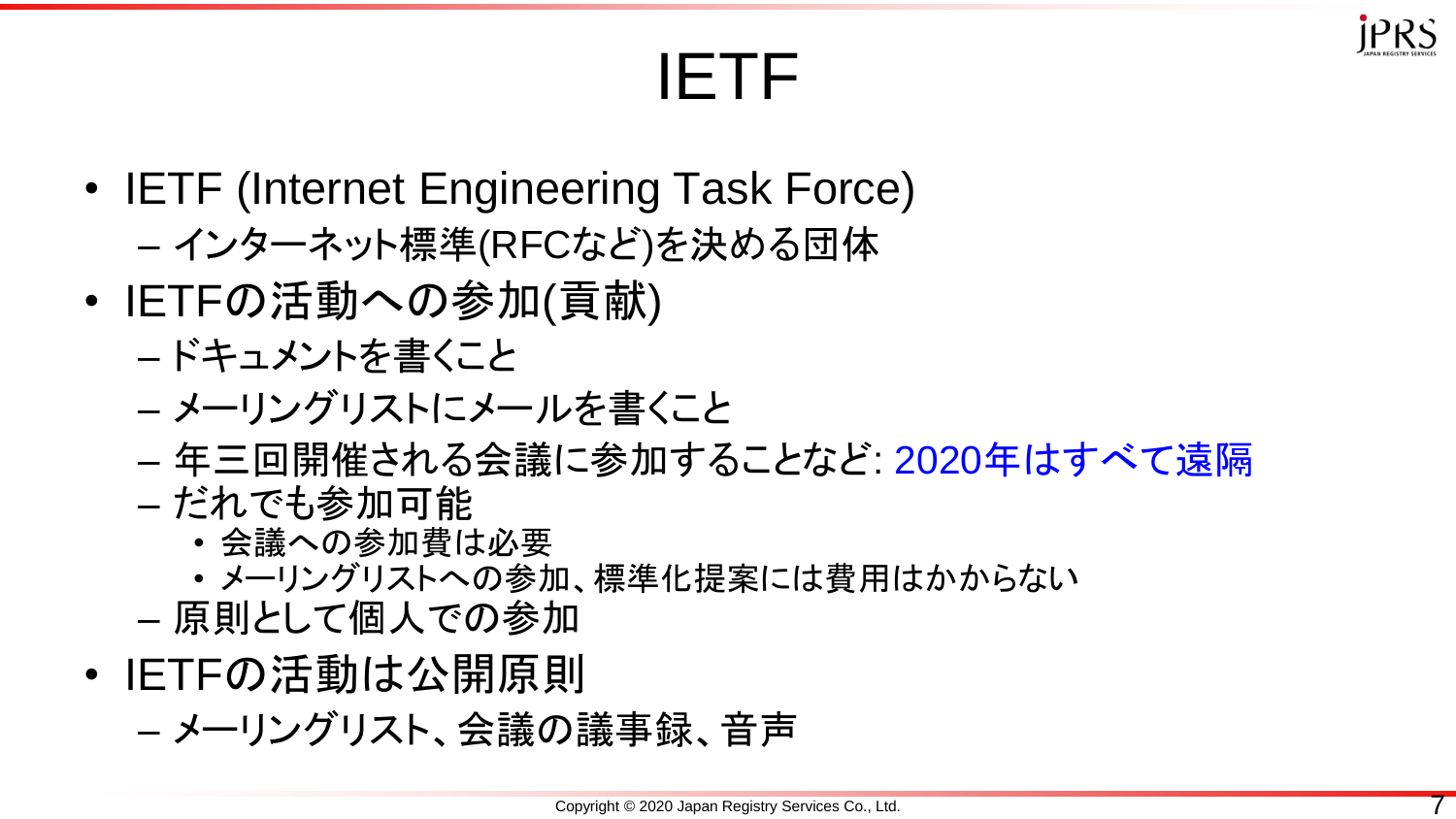

### DNS関連WG

- dnsext (DNS Extensions) WG
	- DNSプロトコルの拡張
	- 2013年7月に完了、プロトコル拡張機能を dnsopへ
- dnsop (DNS Operations) WG
	- DNS運用ガイドライン作成
	- DNSプロトコル拡張を作る機能
	- 1999年以前に設立
- dprive (DNS Privacte Exchange) WG
	- DNS通信路を暗号化
	- 2014年10月設立
	- 2016年5月にRFC 7858 DNS over TLS (DoT) を発行
- dane (DNS-based Authentication of Named Entities) WG
	- DNS(SEC)にTLSの証明書を載せる
	- 2010年10月設立、2017年3月完了
- dnssd (Extensions for Scalable DNS Service Discovery) WG
	- .localを使用するMulticast DNS (RFC 6762), DNS-SD (RFC 6763)の拡張
	- 2013年10月設立
- doh (DNS over HTTPS) WG
	- 2017年10月設立 DoHの標準化を目的
	- 2018年10月にRFC 8484: DNS Queries over HTTPS (DoH)発行
	- 2020年3月完了、続く議論をadd WGへ
- add (Adaptive DNS Discovery) WG
	- DNSクライアントがDoT, DoHサーバを見 つける方法を定義する
	- 2020年3月設立

#### 赤字は完了したWG 青字は変化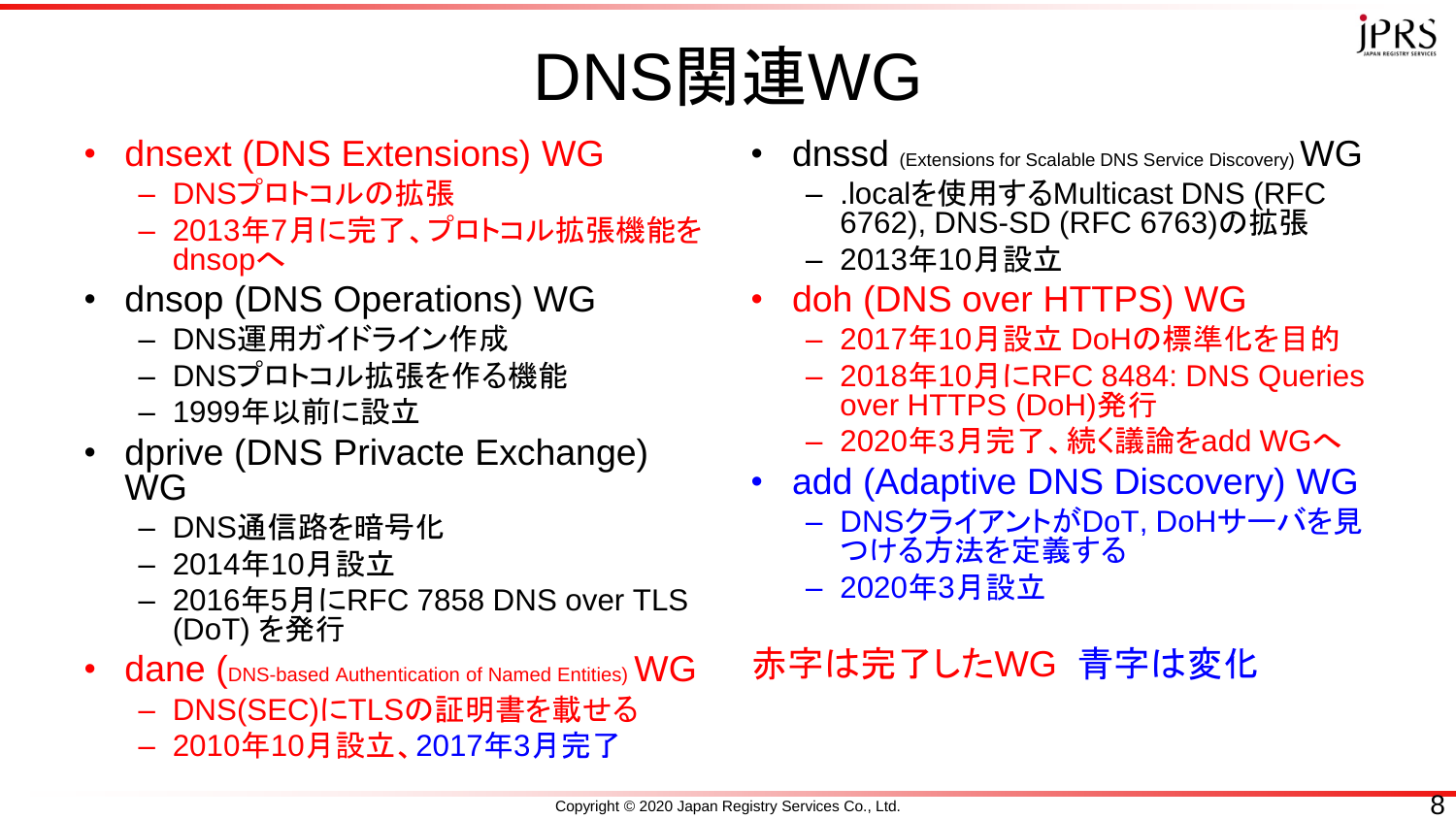

### dnsop (DNS Operations ) WG

- DNS運用ガイドラインを作るWG
	- DNSプロトコル拡張を作る機能
	- dprive WGはdnsop WGから独立
	- 唯一のDNSそのものを扱うWGと して、ドメイン名全般、DNSプロトコ ルの話題に関して、IESG, IABなど から意見を求められる
	- 多数の提案を取り扱っている
	- RFCを着実に発行中
		- 2016年1月~2020年11月で28本/5年
		- RFC Editor queueに1本
		- IESG対応中1本
		- WG draft 16本
- 最近のdnsop WGでのテーマ
	- 標準の明確化と修正
		- DNS用語
		- クエリ名情報漏洩の最小化
		- DNSSECアルゴリズム
		- Serve stale
	- 新しい要求
		- ブラウザがHTTPSサーバを見つけるた めの、新しいリソースレコード (SVCB, HTTPS)
	- セキュリティ対策
		- ゾーン情報のダイジェスト
		- 委任情報確認の厳格化
		- Delegation only
		- DNS Cookies
		- IP断片化回避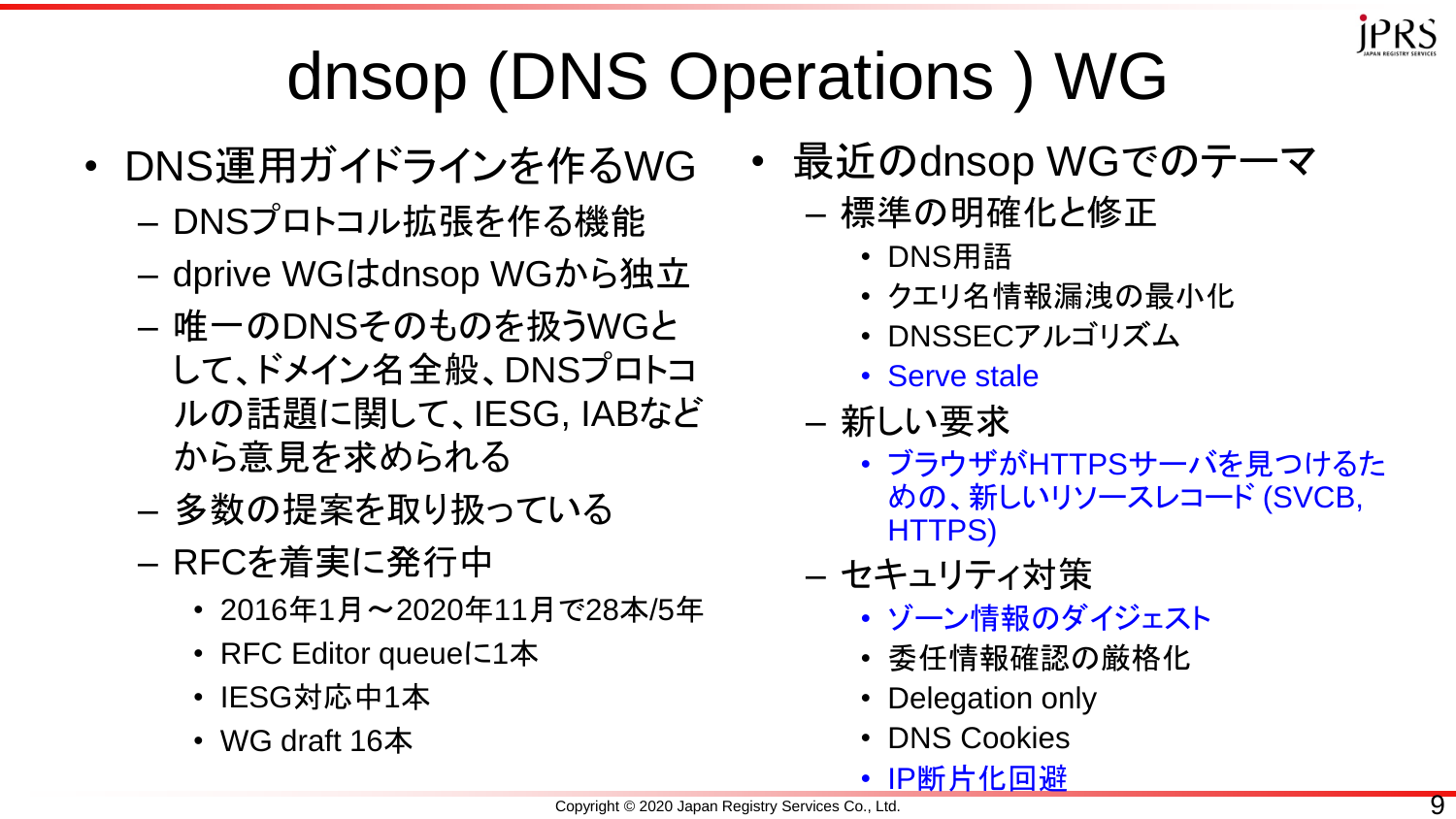

### dnsop WG: 2016~2020年のRFC (1/2)

- RFC 7766, 2016/3/3: DNS Transport over TCP Implementation Requirements
- RFC 7816, 2016/3/22: DNS Query Name Minimisation to Improve Privacy
- RFC 7828, 2016/4/6: The edns-tcp-keepalive EDNS0 Option
- RFC 7871, 2016/5/20: Client Subnet in DNS Queries
- RFC 7873, 2016/5/27: Domain Name System (DNS) Cookies
- RFC 7901, 2016/6/21: CHAIN Query Requests in DNS
- RFC 8020, 2016/11/8:NXDOMAIN: There Really Is Nothing Underneath
- RFC 8027, 2016/11/28: DNSSEC Roadblock Avoidance
- RFC 8078, 2017/3/10: Managing DS Records from the Parent via CDS/CDNSKEY
- RFC 8109, 2017/3/15: Initializing a DNS Resolver with Priming Queries
- RFC 8145, 2017/4/15: Signaling Trust Anchor Knowledge in DNS Security Extensions (DNSSEC)
- RFC 8198, 2017/7/25: Aggressive Use of DNSSEC-Validated Cache
- RFC 8244, 2017/10/19: Special-Use Domain Names Problem Statement
- RFC 8501, 2018/11/28: Reverse DNS in IPv6 for Internet Service Providers
- RFC 8509, 2018/12/18: A Root Key Trust Anchor Sentinel for DNSSEC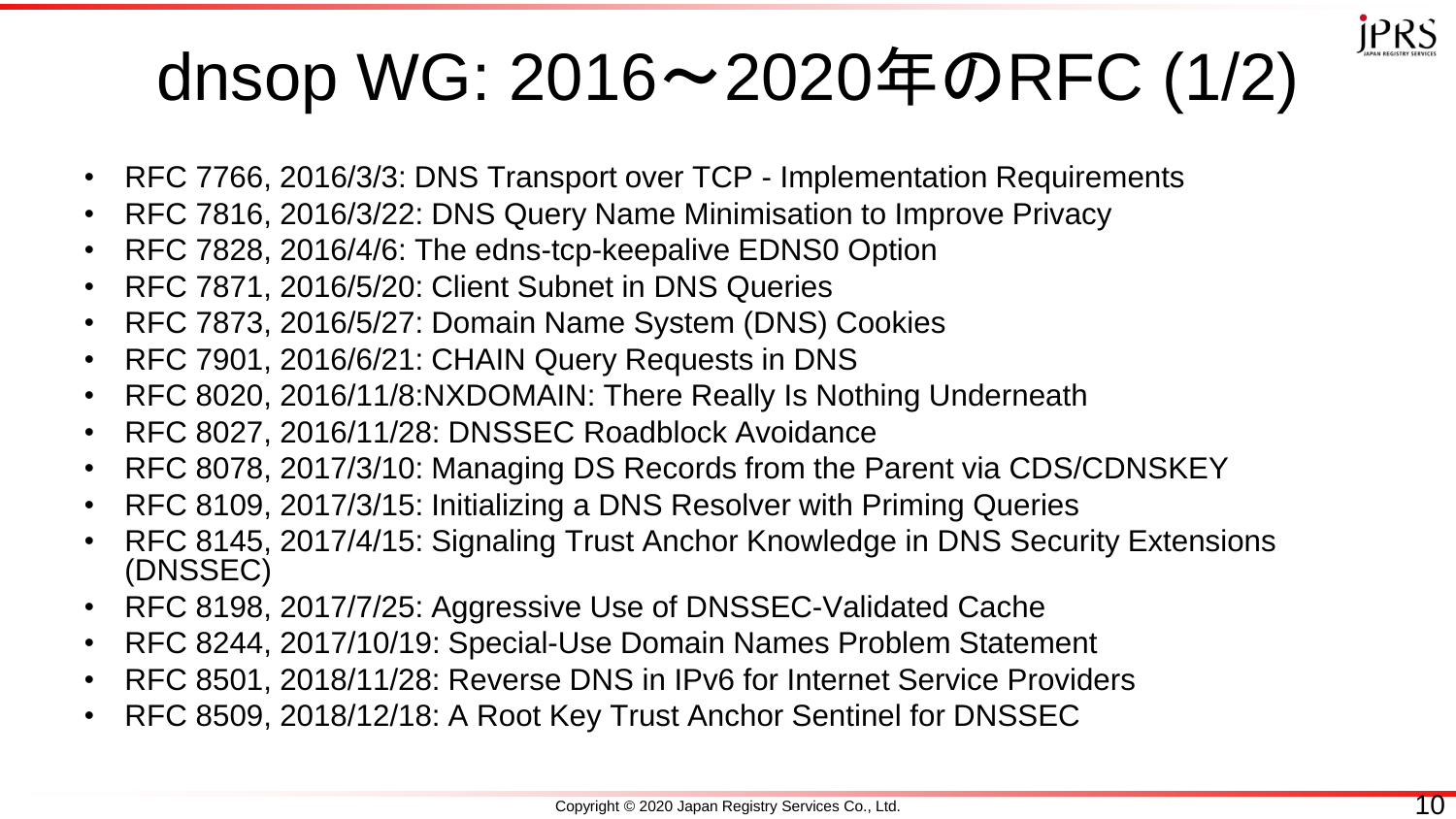

### dnsop WG: 2016~2020年のRFC (2/2)

- RFC 8482, 2019/1/10: Providing Minimal-Sized Responses to DNS Queries That Have QTYPE=ANY
- RFC 8490, 2019/3/15: DNS Stateful Operations
- RFC 8499, 2019/1/2: DNS Terminology (RFC 7719の更新)
- RFC 8552, 2019/3/20 Scoped Interpretation of DNS Resource Records through "Underscored" Naming of Attribute Leaves
- RFC 8553, 2019/3/20: DNS Attrleaf Changes: Fixing Specifications That Use Underscored Node Names
- RFC 8618, 2019/9/3: Compacted-DNS (C-DNS): A Format for DNS Packet Capture
- RFC 8624, 2019/6/11: Algorithm Implementation Requirements and Usage Guidance for **DNSSEC**
- RFC 8749, 2020/3/27: Moving DNSSEC Lookaside Validation (DLV) to Historic Status
- RFC 8767, 2020/3/31: Serving Stale Data to Improve DNS Resiliency
- RFC 8806, 2020/6/18: Running a Root Server Local to a Resolver (RFC7706の更新)
- RFC 8901, 2020/9/24: Multi-Signer DNSSEC Models
- RFC 8906, 2020/9/22: A Common Operational Problem in DNS Servers: Failure to **Communicate**
- RFC 8914, 2020/10/23: Extended DNS Errors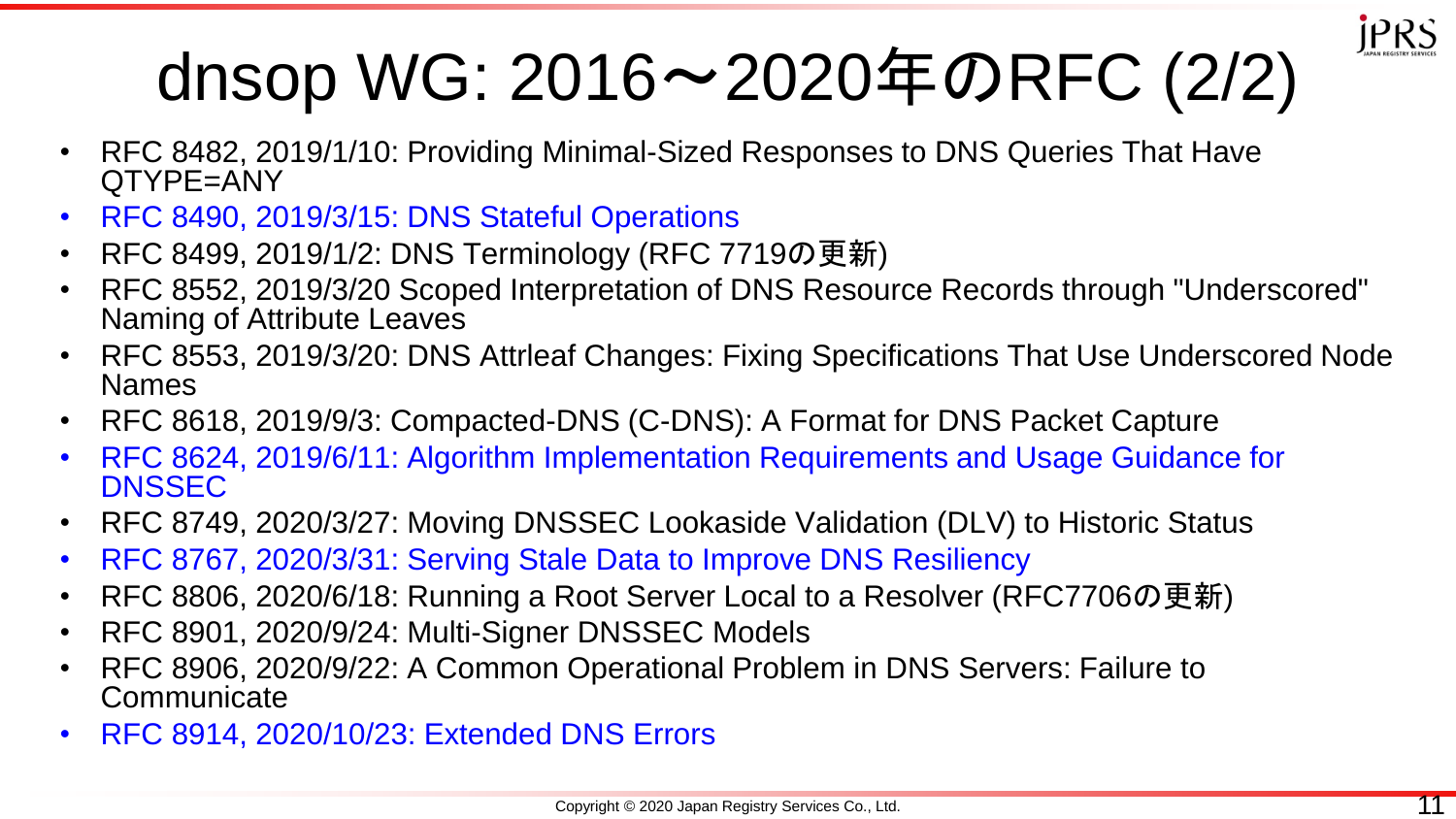

#### RFC 8624 Algorithm Implementation Requirements and Usage Guidance for DNSSEC

- 現在 (2019/6/11) 推奨されるDNSSECアルゴリズム
	- 署名側と検証側それぞれで規定 (アルゴリズム、DS Digest Type)
	- 署名、検証で**MUST (**実装必須 **→** おすすめ**)**
		- **8(RSASHA256), 13(ECDSAP256SHA256), Digest Type 2 (SHA-256)**
	- 署名、検証で**Recommended (**実装ほぼ必須 **): 15(ED25519)**
	- 署名MAY、検証Recommended (普及まだとか、オーバースペック)
		- 14(ECDSAP384SHA384), 16(ED448), Digest Type 4 (SHA-384)
	- 署名Not Recommended、検証MUST (今後使うべきでないもの)
		- 5(RSASHA1), 7(RSASHA1-NSEC3-SHA1), 10(RSASHA512)
	- 署名MUST NOT, 検証MUST (いまある設定は有効): Digest Type 1 (SHA-1)
	- 署名、検証 MUST NOT (使用禁止):
		- 1(RSAMD5), 3(DSA), 6(DSA-NSEC3-SHA1)
	- 署名MUST NOT、検証MAY (ロシアの古い標準規格なのでもう不要)
		- 12(ECC GOST), Digest Type 3(GOST R34.11-94)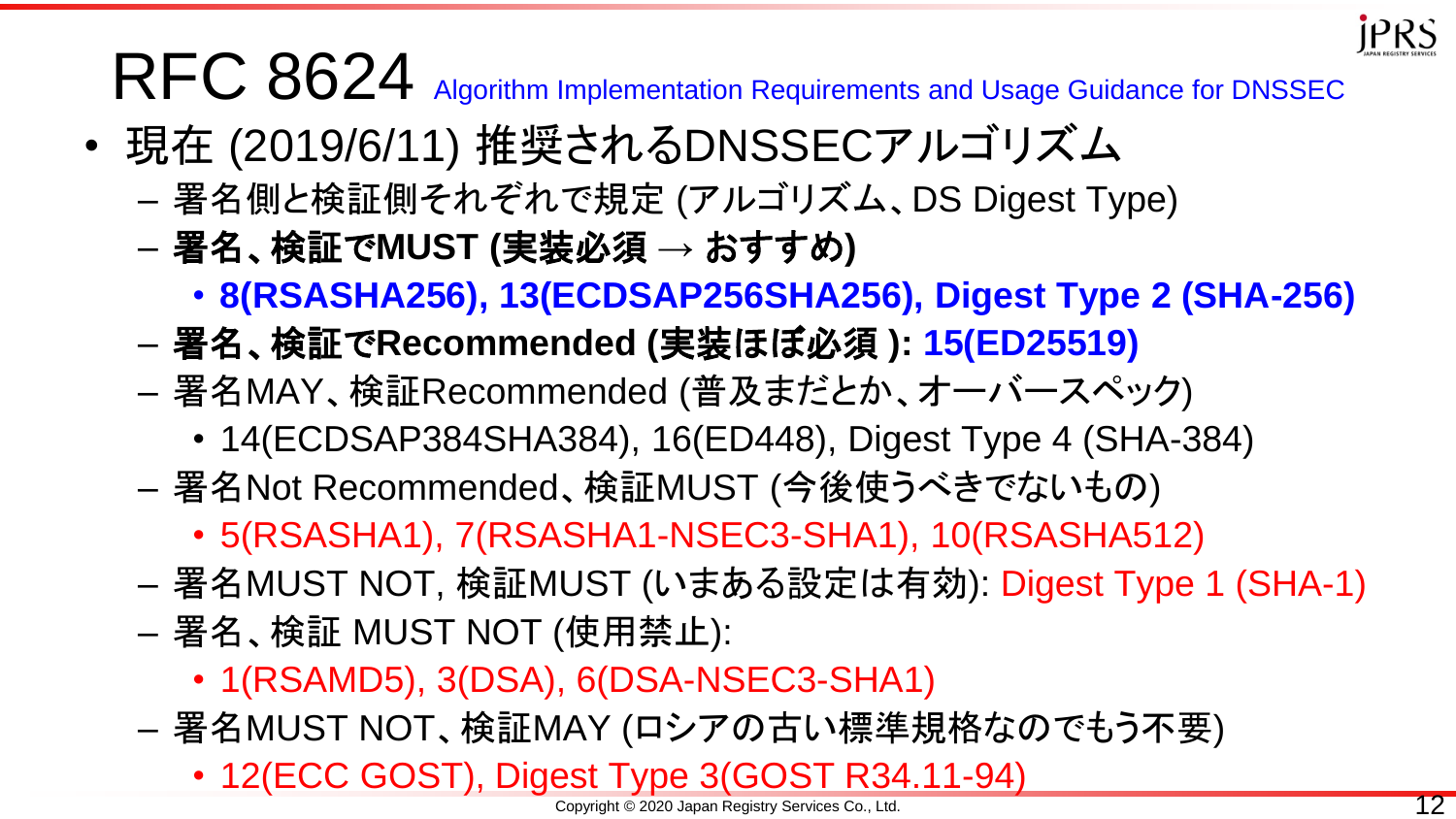

#### RFC 8767: Serving Stale Data to Improve DNS Resiliency

- RFC 8767, 2020/3/31発行
	- DNS耐性向上のための古いデータの提供
	- DoS攻撃などで権威サーバからの応答が得られない場合に、フル サービスリゾルバでキャッシュ有効期限を過ぎたデータを提供する
	- キャッシュから消えて最大7日までのデータをTTL 30で応答する
	- RFC 1034, 1035のTTLの定義、RFC 2181のTTL値の解釈を変更
- すでに実装が進んでいる
	- BIND 9.12以降: stale-answer-enable yes;
	- Unbound 1.8以降: serve-expired: yes
	- Knot resolver: modules =  $\{$  'serve stale < cache'  $\}$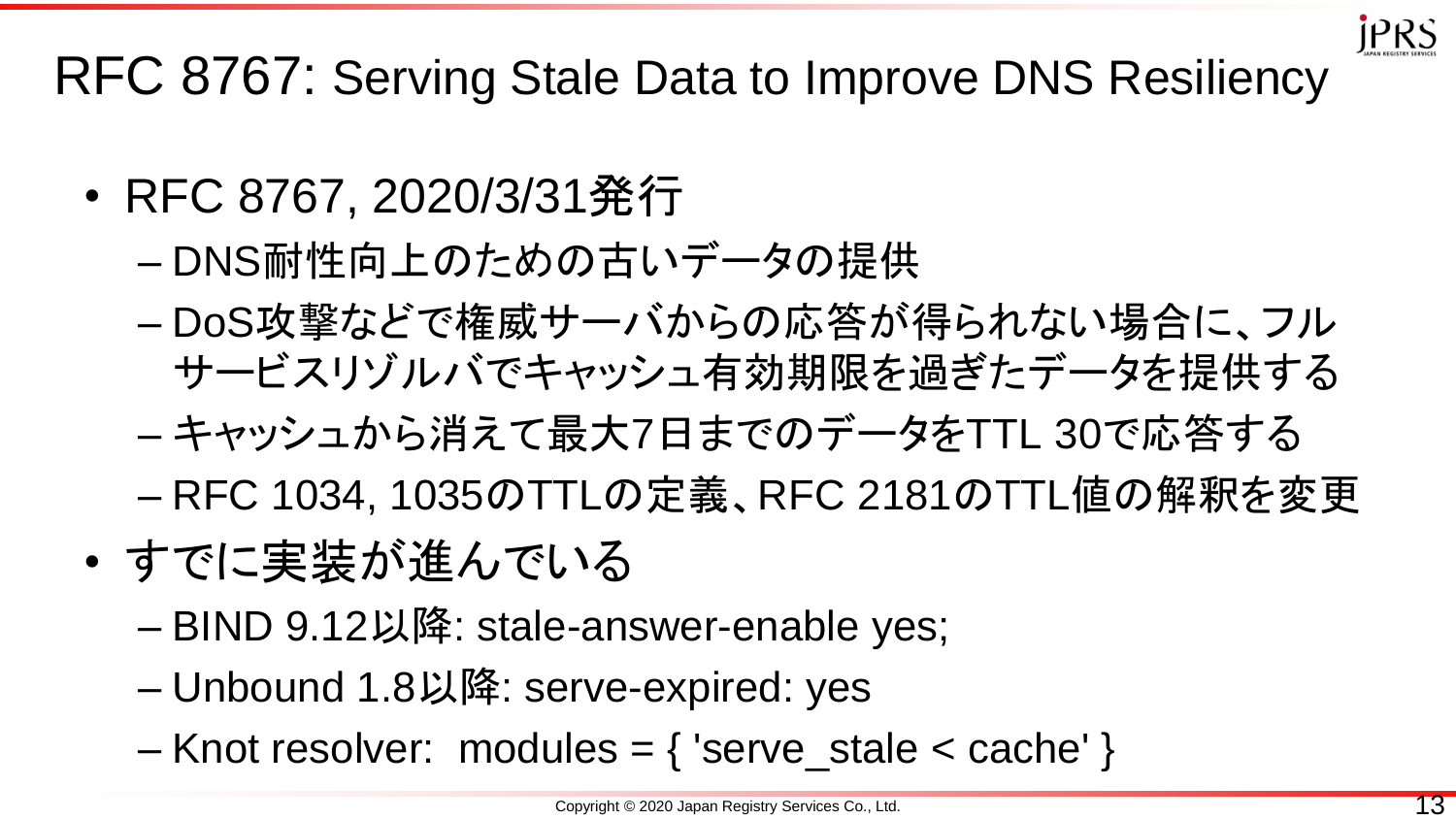

#### ZONEMD RR

- draft-ietf-dnsop-dns-zone-digest で提案、11/19 IESG通過、RFC Editorへ
- ゾーン全体の情報のハッシュ値を保持するZONEMD RRを定義
	- domain TTL IN ZONEMD serial scheme hash\_algorithm digest
	- scheme: 1=SIMPLEのみ定義 Hash\_algorithm: 1=SHA384, 2=SHA512
- 例: root-servers.net. 3600000 IN ZONEMD 2018091100 1 1 (FEBE...)
- ZONEMDの作成
	- 既存のゾーン頂点のZONEMD RRを削除
	- 空のZONEMD RR追加 (NSEC, NSEC3 type bitmapのため)
	- (DNSSEC署名)
	- DNSSECの順序でゾーン内のリソースレコードを並べかえ
	- 追加したZONEMD以外の、すべてのリソースレコードを連結して、ダイジェストを計算
	- ZONEMD RRを作成 (ZONEMD RRのRRSIGを作成)
- 使用イメージ
	- DNSSEC署名時にZONEごとにZONEMD追加
	- DNSSEC非署名の場合は、プライマリでゾーン情報ロード時に作成
	- ゾーン転送を受け取ったセカンダリサーバでZONEMDをみて確認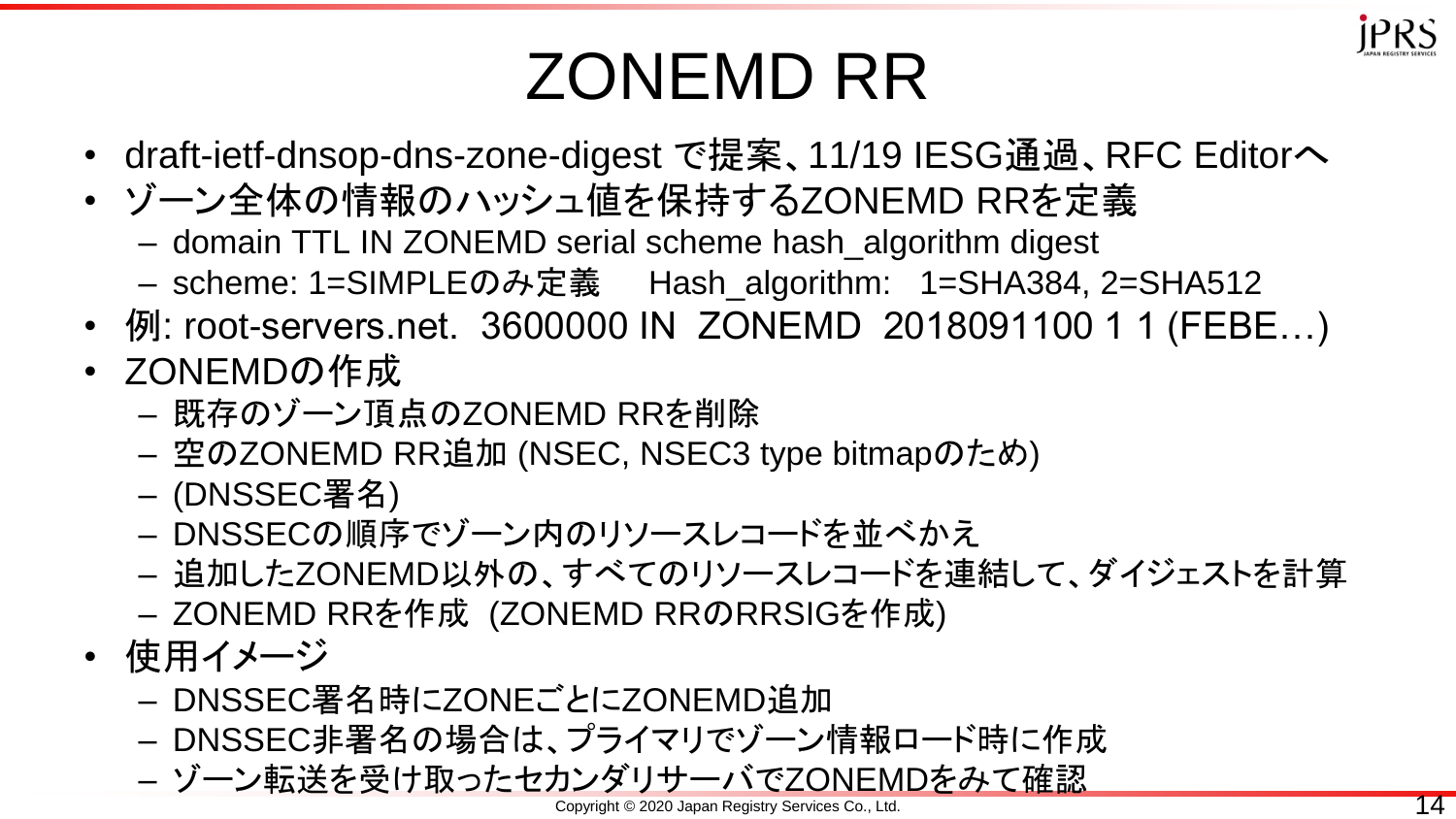

#### SVCB, HTTPS RR

- draft-ietf-dnsop-svcb-https で提案、議論中
	- Service binding and parameter specification via the DNS (DNS SVCB and HTTPS RRs)
- HTTPSなどの接続先情報 (ホスト名、ポート、証明書情報)を保持するSVCB (Service Binding)、HTTPSリソースレコードを定義する
- 目的
	- ドメイン名に対するサービスの複数のエンドポイント情報を保持
	- ドメイン名に複数のSVCB/HTTPSを書いて複数のCDNに対応
		- SVCB/HTTPSごとに異なるCDNサーバ名、サーバ証明書情報
	- ゾーン頂点の別名 (SOA/NSがあるゾーン頂点にはCNAME書けない)
	- Encrypted Server Name Indication(ESNI)で使用する Encrypted ClientHello の key を DNSから得たい
	- 443ではないポート番号の使用
	- HSTSを示す機能 (HTTPS強制)
	- QUICでの接続の強制
	- SVC RRの負荷分散と同じ機能の提供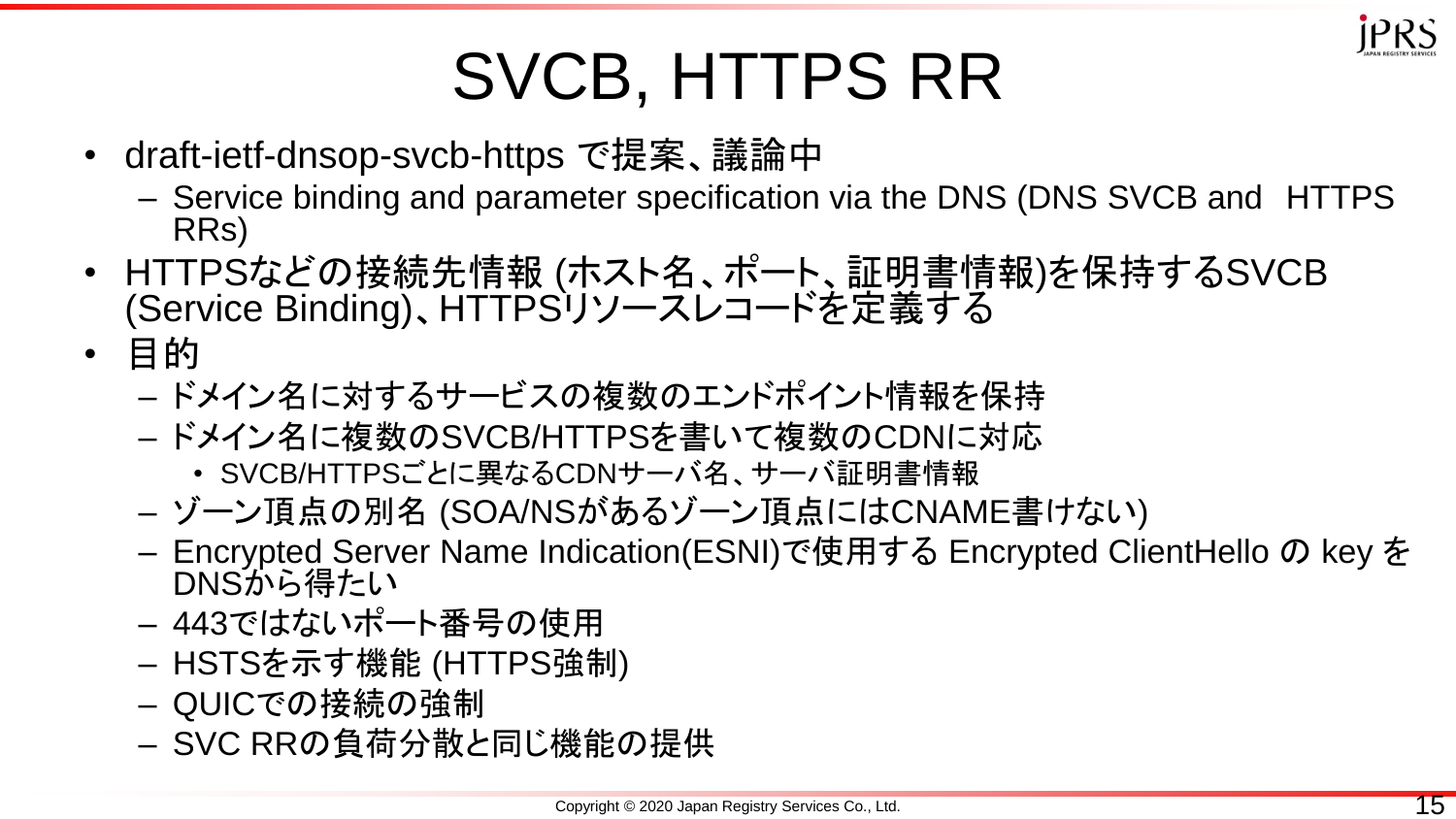

### SVCB, HTTPS RR (2)

- オーナー名 TTL IN SVCB/HTTPS SvcPriority TargetName SvcParams
	- SvcPriorityは16ビットの優先度 (0のときはAliasMode)
	- TargetNameはドメイン名で、CNAMEのような別名を示す (.の場合はオーナー名)
	- SvcParams はRDATAの残り、 (2バイトのキー、2バイトの長さと、バイト列)の列
		- port: ポート番号: 接続先ポート番号指定
		- alpn: TLSのApplication-Layer Protocol Negotiation 指定 h3=QUIC, h2=HTTP/2
		- echconfig: ESNIで使用するEncrypted ClientHelloの設定データ
		- ipv4hint, ipv6hint: TargetNameの指すIPv4,IPv6アドレス (名前解決を省略)
	- 汎用のSVCBと、HTTPSに特化したHTTPS RR
		- SVCBのオーナー名は \_port.\_protocol.ドメイン名 (SRVと同じ)
		- HTTPS RRのオーナー名はURLのドメイン名部
		- domainname HTTPS は \_443.\_tcp.domainname SVCB に相当するが、HTTPSを使うこと
- 使用例
	- simple.example. 7200 IN HTTPS 1 . alpn=h3 QUIC対応(HTTP/3)
	- @ 7200 IN HTTPS 0 pool.svc.example. ゾーン頂点の別名
	- pool 7200 IN HTTPS 1 h3pool alpn=h2,h3 echconfig="123..." QUIC/H2+ESNI HTTPS 2 . alpn=h2 echconfig="abc..." HTTP/2のみ+ESNI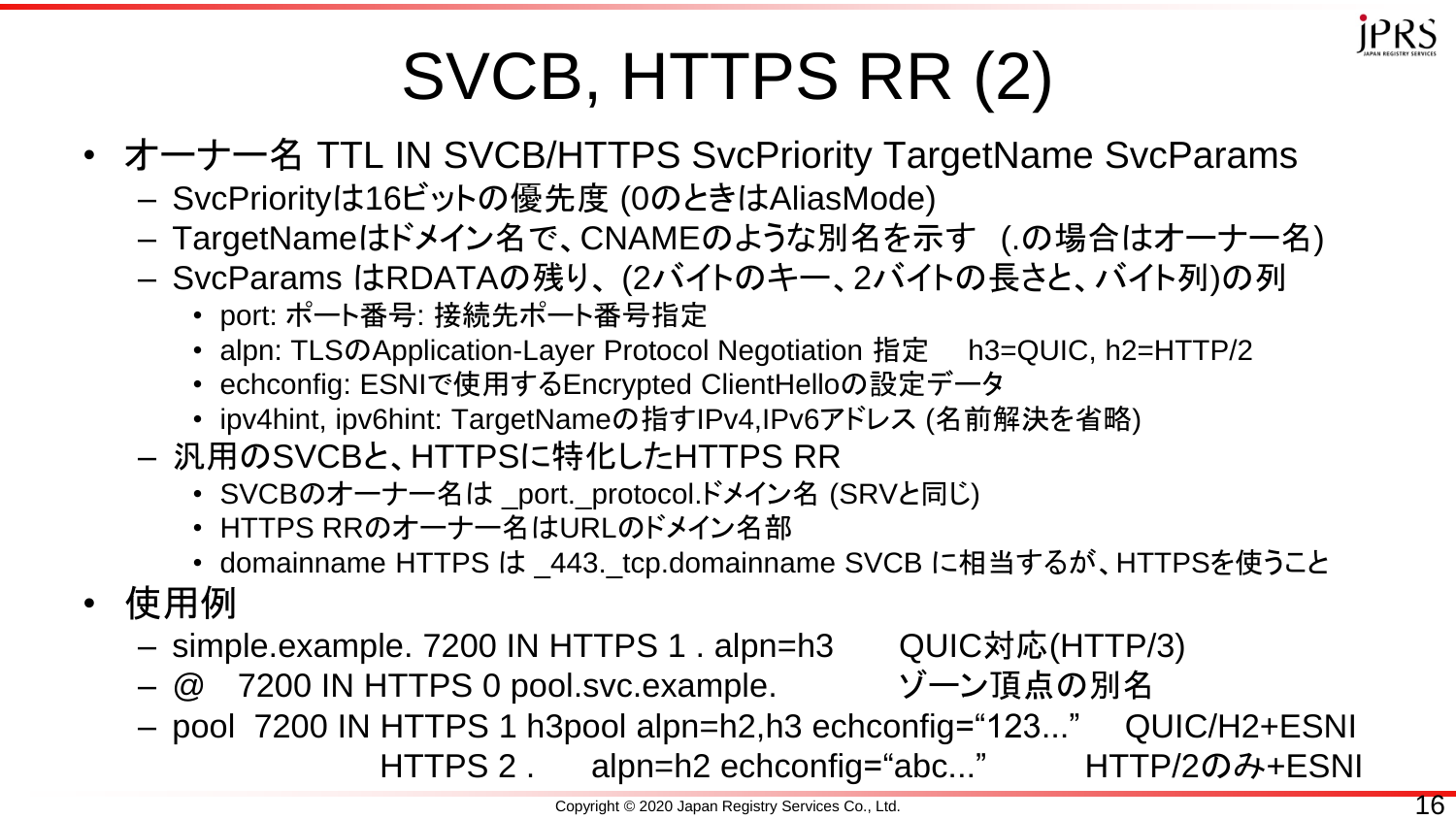

### SVCB, HTTPS RR (3)

- DNSサーバの変更 (権威サーバ、フルリゾルバ両方)
	- SVCB, HTTPS の TargetName のA, AAAAを知っていたら、Additional sectionに追加する (MXと同じ、メールサーバのA/AAAAを追加する)
- クライアントの動作 (HTTPSの場合)
	- 1. クライアントは、webサーバのドメイン名の HTTPS, A, AAAA の問い合わせ を同時に送る
	- 2. HTTPS RR応答がAliasModeなら、TargetNameで1.を行う
	- 3. HTTPS RR応答がServiceModeなら対応するサーバにHTTPS接続
		- ALPN, ECHConfigなどを使用 (場合によってはQUIC)
	- 4. HTTPS RR応答がなければA, AAAA応答のアドレスにHTTPS接続
- 著者所属Google, Akamai, 謝辞に Apple, Mozilla, Cloudflare の人達
	- Browser開発組織、CDNの人たちが議論に参加しているため、標準化が進むと (DoHのように) すぐにブラウザとCDNでの実装が進む可能性あり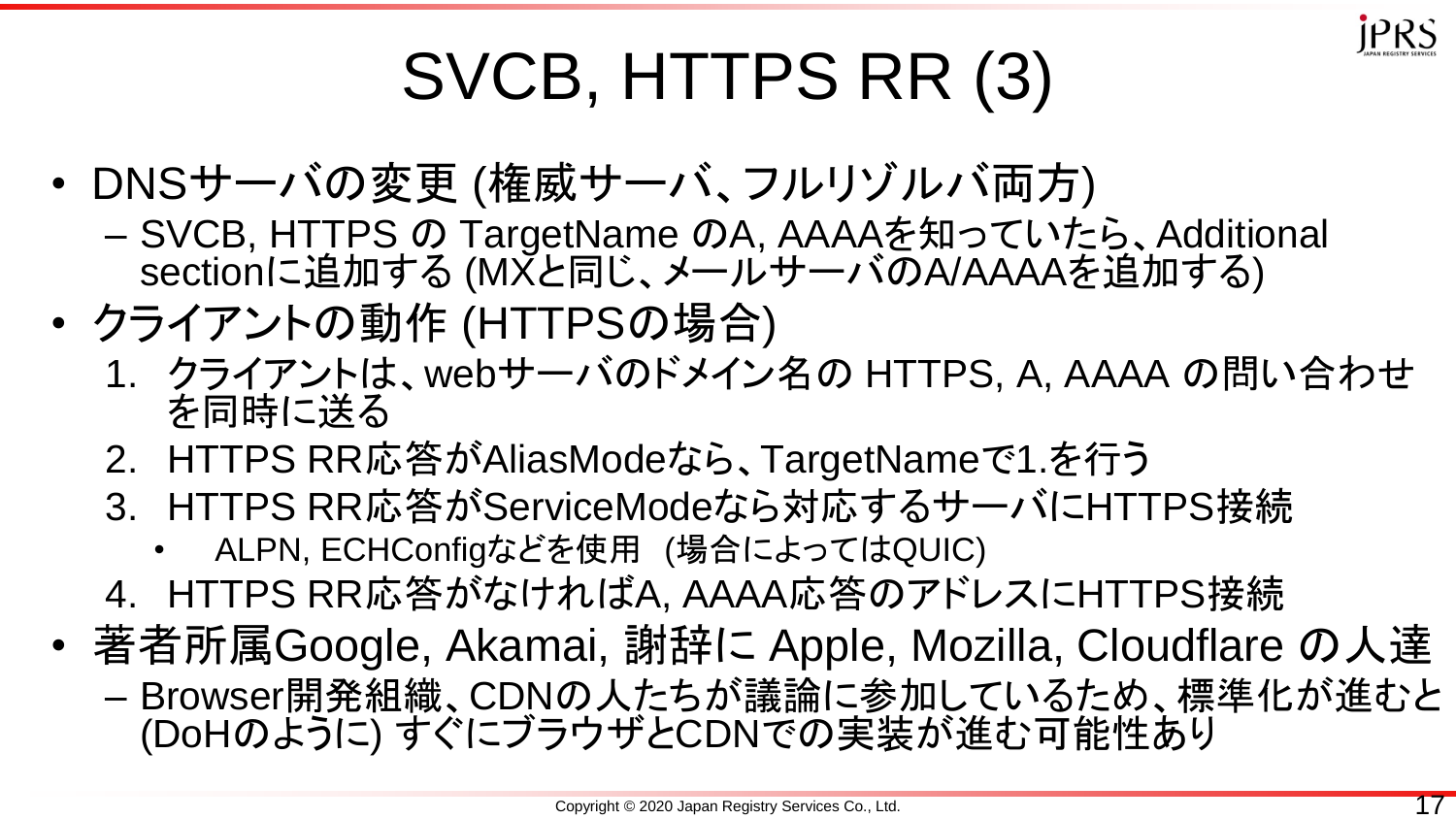

### Extended DNS Error (EDE)

- RFC8914, 2020/10/23
- 従来:DNSヘッダのRCODE 4ビット 0=NoError, 2=ServFail, 3=NameError
- EDNS0ヘッダ中の8ビットの Extended RCODE (既存RCODEの 上位8ビット)
	- 使いにくかった: 16=BADVERS
- EDNS0にExtended DNS Errorオプ ションを追加
	- RCODEでエラーを示し、詳細をEDE
- フォーマット
- 16ビット: Option-Code 15
- 16ビット: オプション長
- 16ビット: INFO-CODE(0から24が定義) 可変長: EXTRA-TEXT: UTF8文字列
- 近いうちにDNSサーバなどに入る見 込み(BIND 9 gitlab mainに若干ある)

| 10             | <b>Other Error</b>                     |    |                                 |
|----------------|----------------------------------------|----|---------------------------------|
| 1              | <b>Unsupported DNSSEC</b><br>Algorithm |    | 13 Cached Error                 |
| $\overline{2}$ | <b>Unsupported DS</b><br>Digest Type   |    | 14 Not Ready                    |
| S              | <b>Stale Answer</b>                    |    | 15 Blocked                      |
| $\overline{4}$ | <b>Forged Answer</b>                   |    | 16 Censored                     |
| 5              | <b>DNSSEC</b><br>Indeterminate         |    | 17 Filtered                     |
| 6              | <b>DNSSEC Bogus</b>                    |    | 18 Phohibited                   |
| 7              | <b>Signature Expired</b>               | 19 | <b>Stale NXDomain</b><br>Answer |
| 8              | Signature Not Yet<br>Valid             |    | 20 Not Authoritative            |
| 9              | <b>DNSKEY Missing</b>                  |    | 21 Not Supported                |
| 10             | <b>RRSIGs Missing</b>                  | 22 | No Reachable<br>Authority       |
| 11             | No Zone Key Bit Set                    |    | 23 Network Error                |
| 12             | <b>NSEC Missing</b>                    |    | 24  Invalid Data                |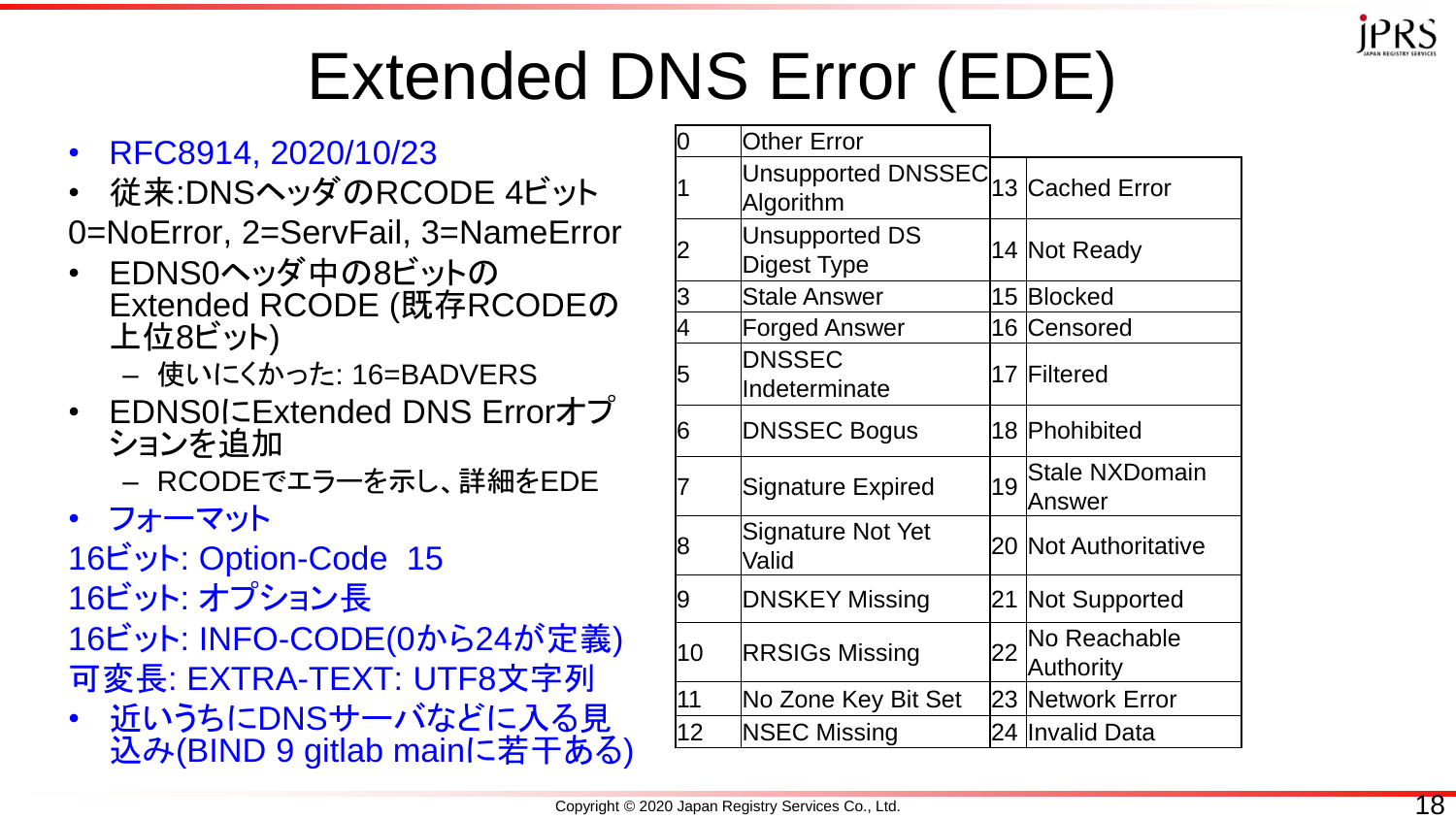

### dprive (DNS Privacate Exchange) WG

- スタブリゾルバとフルサービスリゾル バの間の通信を暗号化
- 2014年10月に設立し、ほぼ完了
- RFC 7858 (DNS over TLS)が発行 され、使える状態になった
	- 2016/5/17発行
	- 詳細は本日のDoT/DoH入門参照
- DNS over DTLSは使われていない
- DNS over QUICは継続
- ゾーン転送をDNS over TLSで行う 拡張の議論は進捗している
	- DNS Zone Transfer-over-TLS
	- サーバ証明書でサーバ名確認など

• IETF 97 (2016/11)にて、フルサービ スリゾルバから権威サーバ間の通信 暗号化の検討を開始することが提案 されたが IETF 109(2020/11)でも、 要求条件の議論を継続

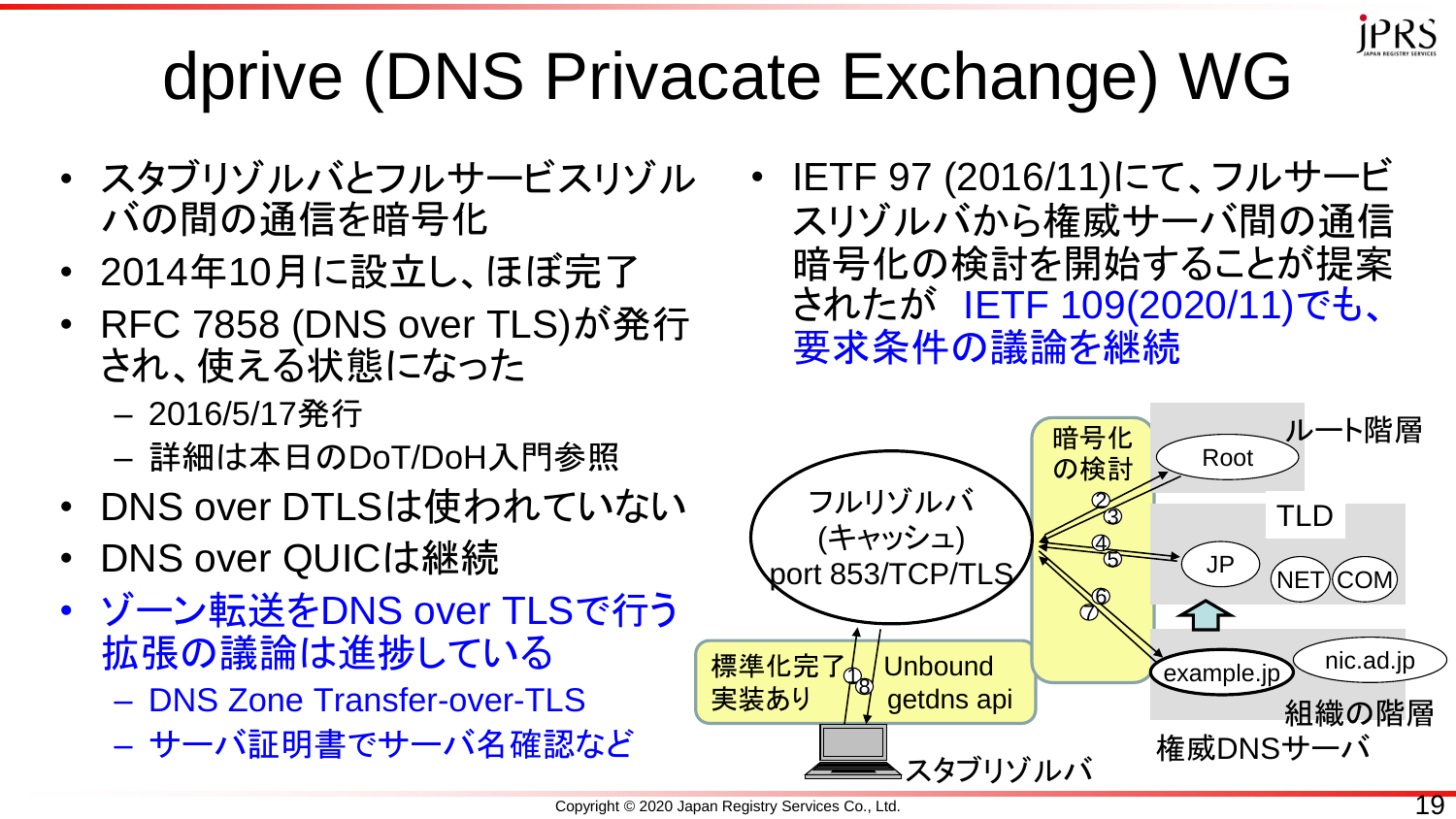dane (DNS-based Authentication of Named Entities) WG

- DNS(SEC)にTLSの証明書をのせるWG
- 2010年10月設立、標準化を完了し、2017年5月に完了 – TLSA: RFC 6698, 2012年8月発行、 サーバ証明書を載せるRR \_port.\_proto.DOMAIN IN TLSA CertUsage Selector MatchingType Certificate\_Association\_Data
	- CertUsage: 0..CA証明書, 1..エンドエンティティ証明書(CAにより発行), 2..トラストア ンカー, 3..自己署名などのエンドエンティティ証明書
	- Selector: 0.. Full certificate, 1.. SubjectPublicKeyInfo
	- MatchingType: 0..証明書そのもの, 1..SHA-256 hash, 2..SHA-512 hash
	- Certificate\_association\_data: 証明書そのものかhash値、16進表記

– 例: www.isc.orgのtcpポート443のサーバ証明書問い合わせ

% dig \_443.\_tcp.www.isc.org TLSA

443.\_tcp.www.isc.org. 7185 IN TLSA 3 0 1 7C31F5B6D577A06448C67BAE690E1A3905CA34146BDA86C664EB26 90 710D085C

**JPRS**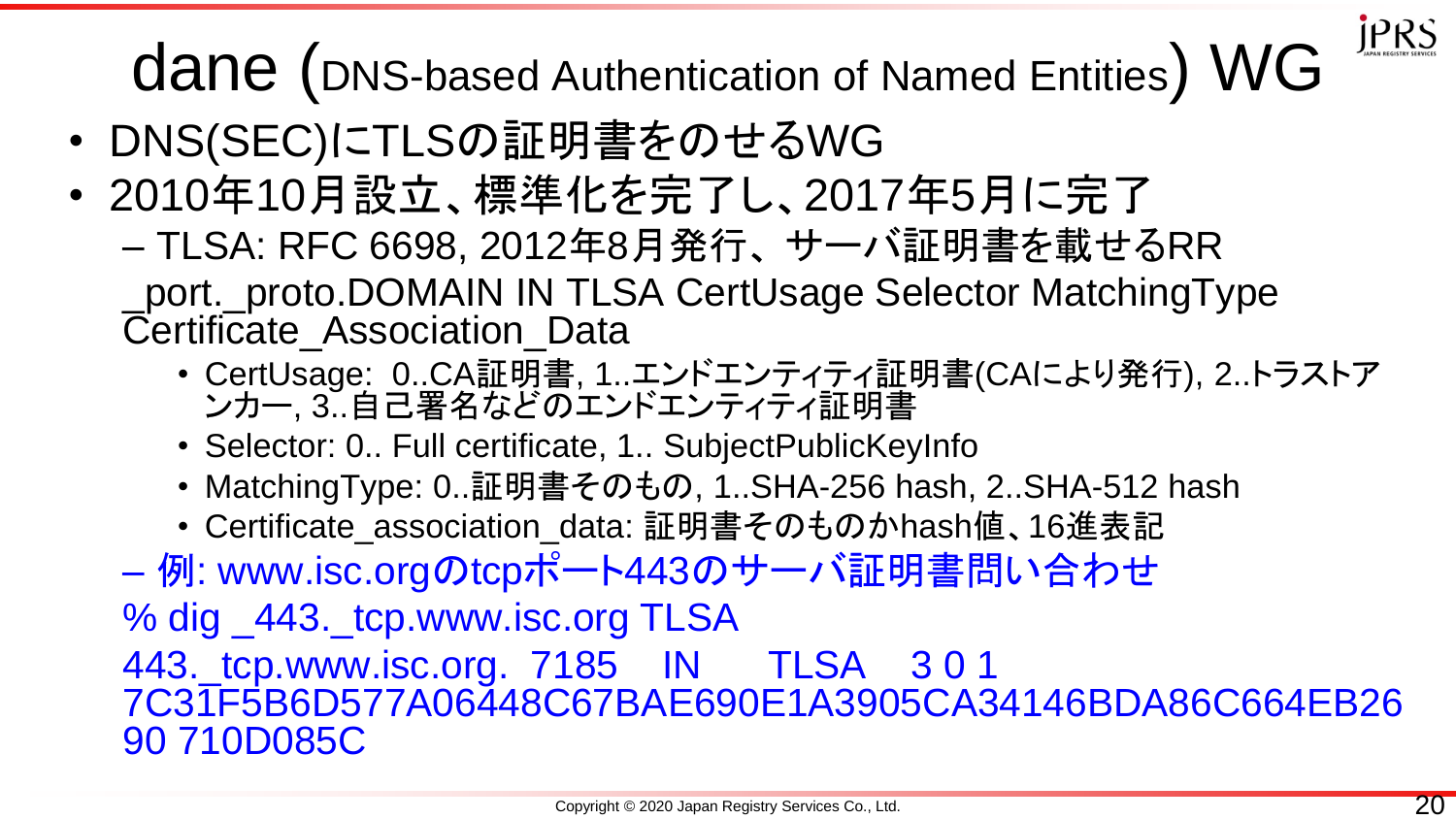

#### dane WG (2)

- OpenPGPKEY: RFC 7929, 2016年8月発行, Experimental
	- hex(先頭28バイト(sha256(localpart))).\_openpgpkey.domain IN OPENPGPKEY 証明書
	- 例: hugh@example.com のOpenPGP証明書をのせる場合
	- c93f1e400f26708f98cb19d936620da35eec8f72e57f9eec01c1afd6.\_openpgp key.example.com IN OPENPGPKEY mQCNAzIG[...]
	- PGP Key serverではなく、メールアドレスに対応するDNSクエリでOpenPGP証明 書を得る
	- メールアドレスは、大文字小文字どちらでも許容されるため、localpartを一位に決 めにくく、議論がまとまらず、Experimental (実験的)プロトコルとして標準化された
- SMIMEA: RFC 8162, 2017年5月発行, Experimental
	- S/MIMEクライアント証明書をのせるもの
	- hex(先頭28バイト(sha256(localpart))).\_smimecert.domain IN SMIMEA (TLSA と同じ形式)
- 2017年5月に完了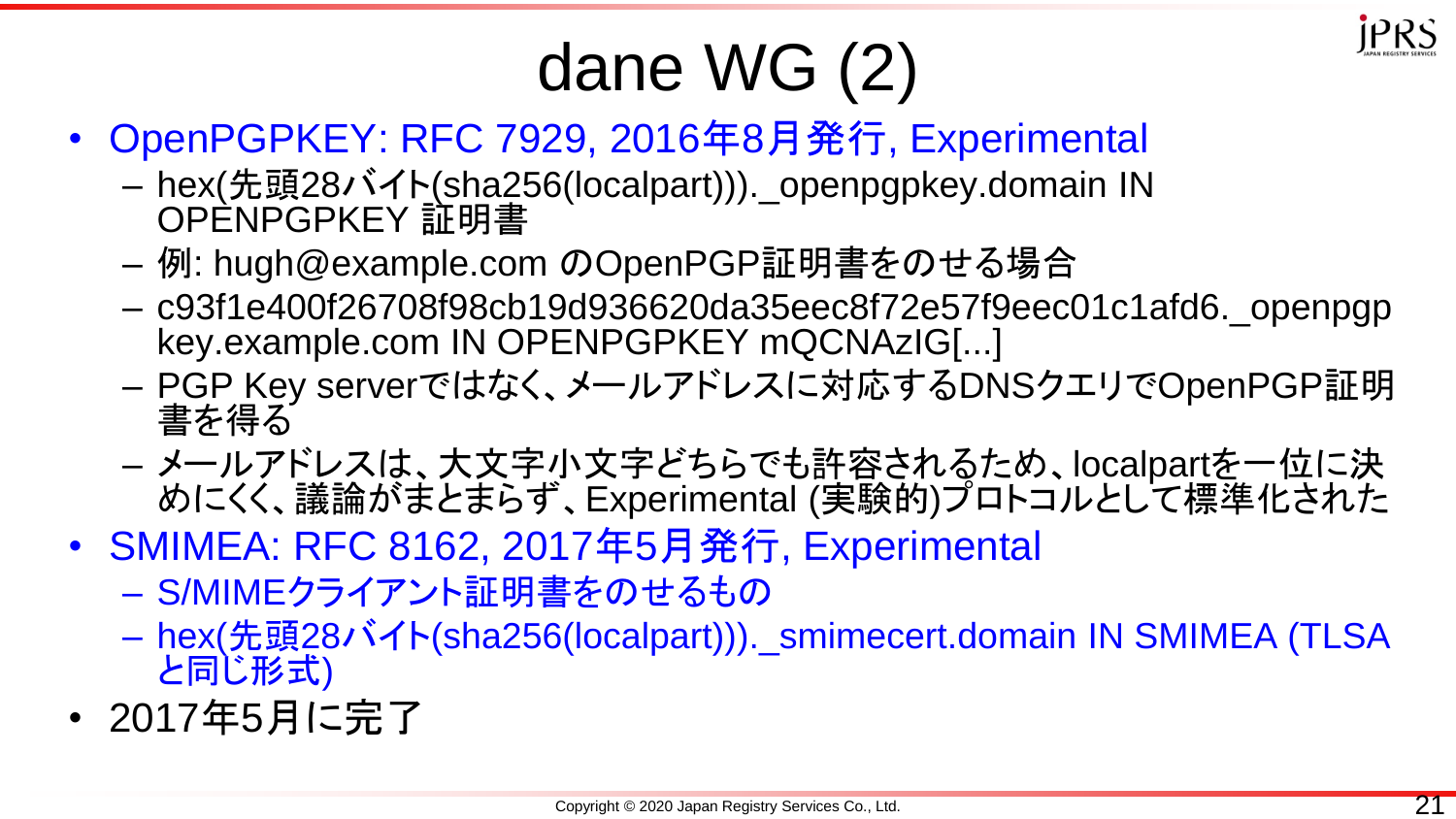#### **JPRS** dnssd (Extensions for Scalable DNS Service Discovery) WG

- DNSを使ったサービスディスカ バリを作るWG
	- Multicast DNS (RFC 6762, mDNS)とDNS-SD (RFC 6763)を ベースに、複数ネットワークセグメ ントに対応したものを標準化
	- 主にApple社のBonjourとAvahiと して実装されているプロトコルを IETFで標準化したプロトコルにす るために拡張を行っている
- Multicast DNS (RFC 6762)
	- link-localでのDNS-likeな名前解 決機構
- DNS-SD (RFC 6763)
	- サービスディスカバリ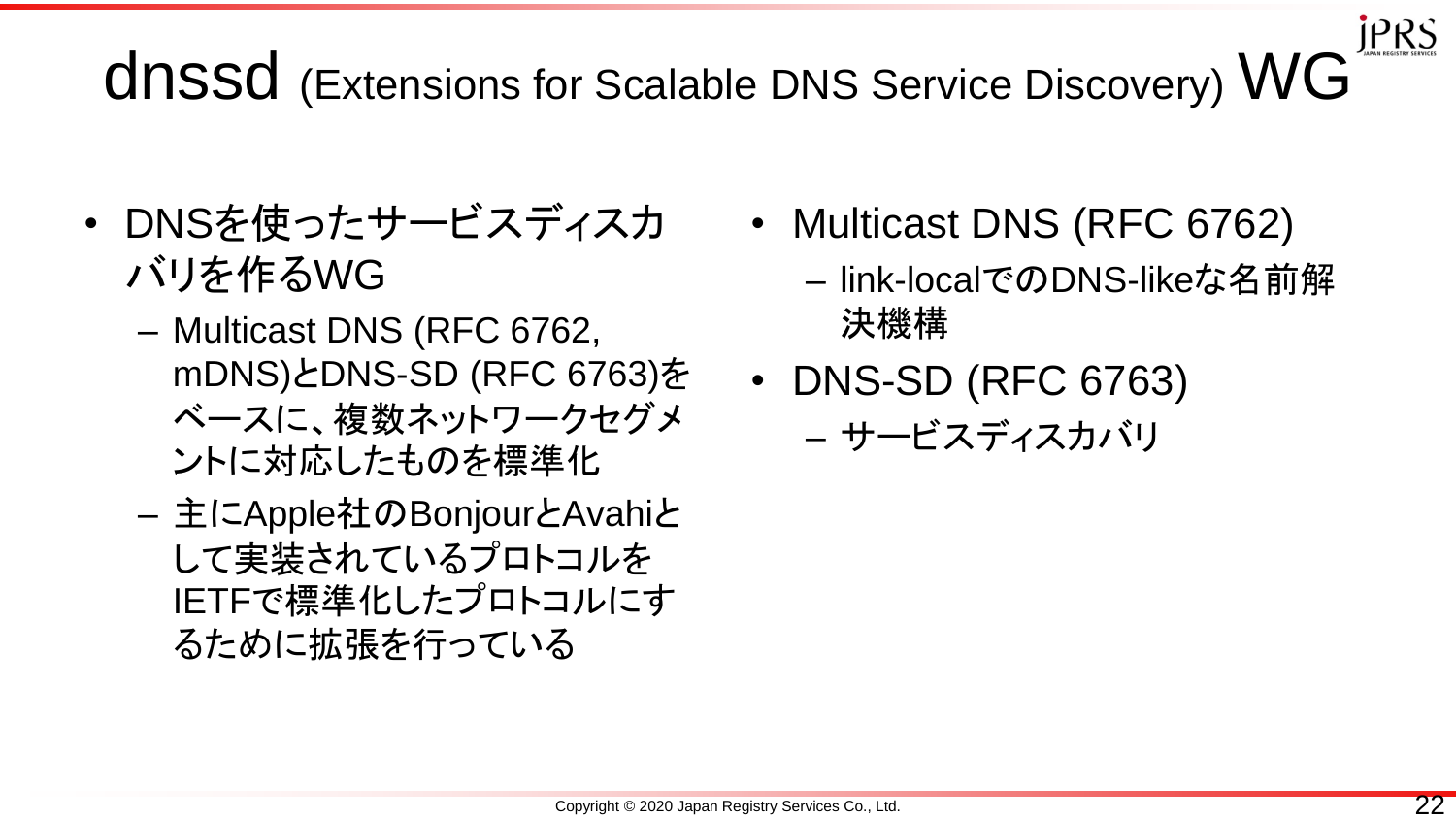

#### dnssd: Multicast DNS (RFC 6762)

- link-localでのDNS-likeな名前解決 機構
- 各ノードがラベル一つの名前を持ち、 .local TLDを用いることでDNSと共存
	- MyComputer.local
	- スペースや' UTF-8も許容
- 各ノードは、multicastでクエリ
	- 224.0.0.251. ff02::fb port 5353 UDP – パケットフォーマットはDNSと同じ
- 各ノードは、自分のホスト名宛クエリ を受け取ると、ホスト名とIPアドレス の対応を応答
- 169.254.0.0/16, fe80::/10の逆引き
- Apple社のOSや、Avahiが対応
	- Avahi Service Discovery for Linux using mDNS/DNS-SD - compatible with Bonjour

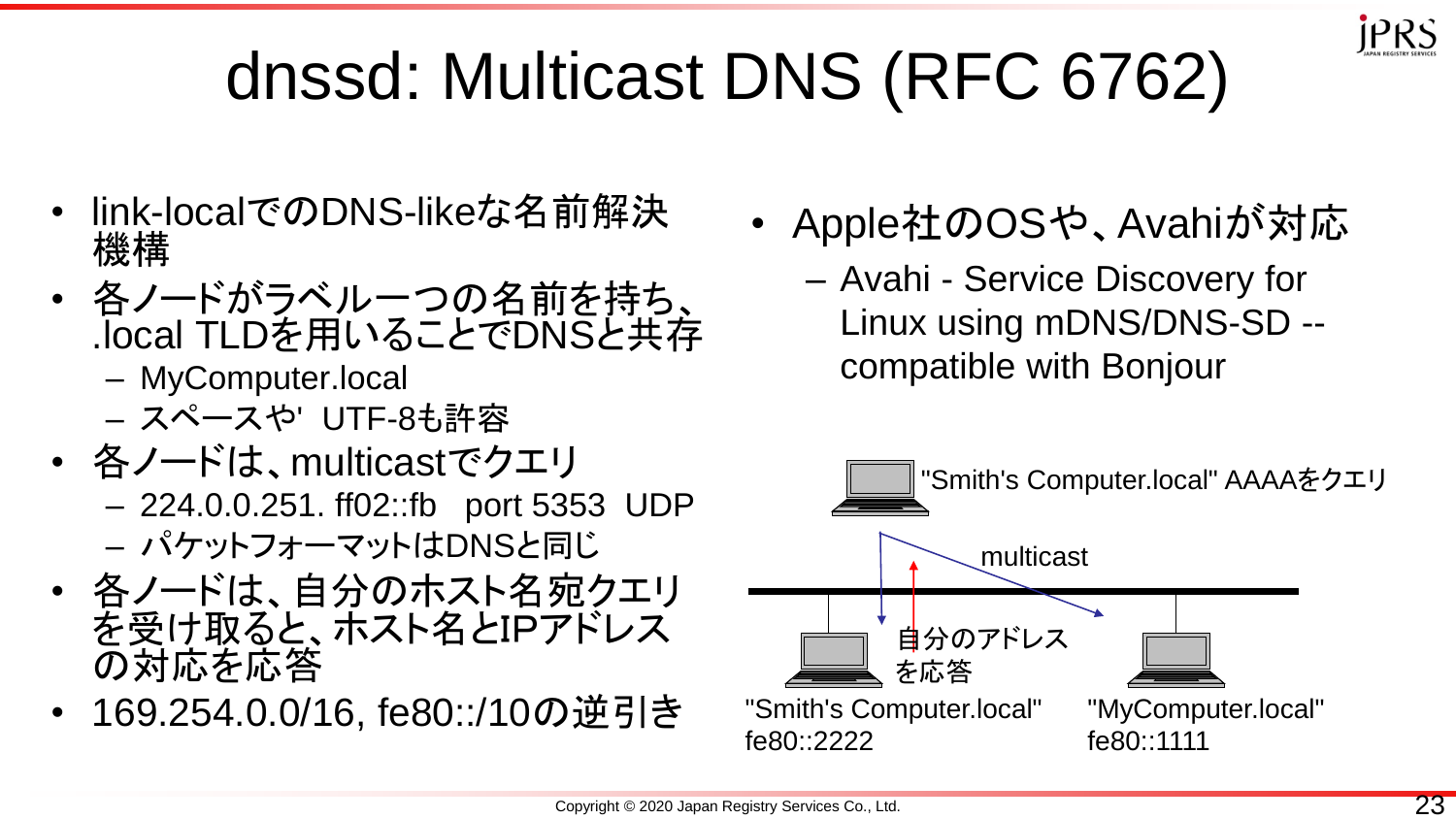

#### dnssd: DNS-Based Service Discovery (RFC 6763)

- 構造化されたサービス名
	- <Instance>.<Service>.<Domain>
	- SRVと同じ形式 (\_sip.\_udp.domain)
	- ホスト名と違い、スペースやUTF-8許可
- サービスの列挙 (enumeration)
	- サービス名に PTRを書き、サービスを列挙
	- \_http.\_tcp.dns-sd.org PTR ¥032\*¥032eBay,¥032online¥032auctions. \_http.\_tcp.dns-sd.org.
- サービスへのアクセス
	- SRV RRを使用
	- \_http.\_tcp.dns-sd.org. SRV 0 100 80 www.dns-sd.org.
- Well known service
	- b.\_dns-sd.\_udp.domain PTR ブラウズ: ドメイン名にあるサービスを列挙
	- db.\_dns\_sd.\_udp.domain PTR ブラウズすべき既定ドメイン名
- r.\_dns\_sd.\_udp.domain PTR DNSSDの登録サービス (Dynamic Update)
- dr.\_dns\_sd.\_udp.domain PTR 登録サービスの規定ドメイン名
- lb.\_dns\_sd.\_udp.domain PTR legacy browsingドメイン名: ???
- Multicast DNSでのDNS-SD
	- $-$  domain  $=$  local
	- \_ipp.\_tcp.local PTRクエリに対して、同じリンク にある別の名前を持つ複数のプリンタが応答
		- \_ipp.\_tcp.local PTR color.\_ipp.\_tcp.local
		- \_ipp.\_tcp.local PTR mono.\_ipp.\_tcp.local
	- User Interfaceでcolorを選ぶ、
	- color.\_ipp.\_tcp.local 0 0 49152 SRV color.local.
	- color.local IN A 192.0.2.11
	- 192.0.2.11 ポート 49152 に接続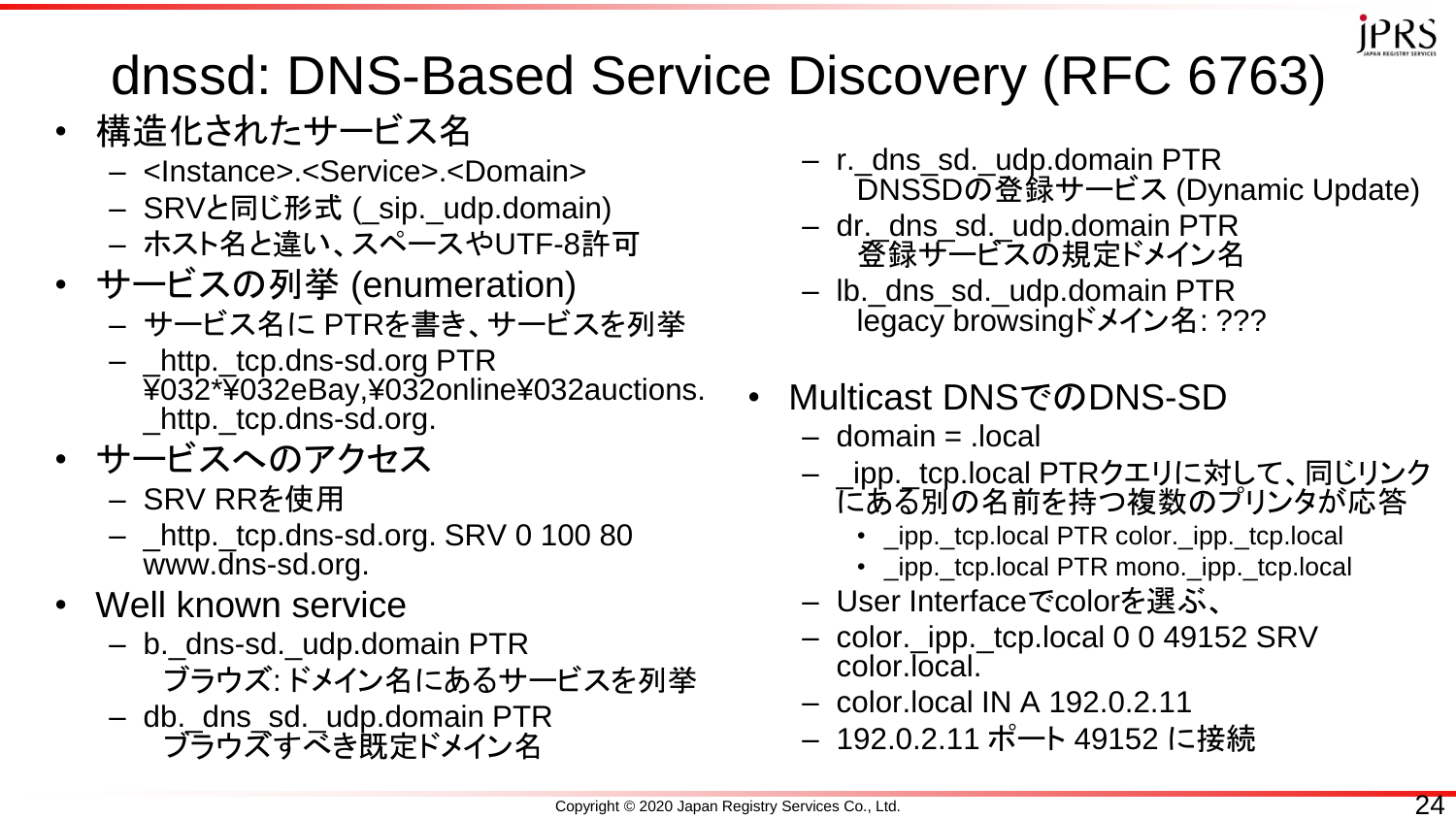

### dnssd: コアプロトコル

#### • RFC 8766, 2020/6/22発行

- Discovery Proxy for Multicast DNS-Based Service Discovery
- mDNSとDNSのHybrid proxy
- リンクごとにドメイン名を設定、ル ータなどでproxyを動かす
	- 例: link1.example.com
	- Proxy link1.local ⇔ link1.example.com
	- インターネットから <name>.link1.example.com PTR クエリを受け取ると、<name>.local PTRクエリをlink1でmDNSで送り、 応答を書き換えて <name>.link1.example.com応答と して返す



- b.\_dns-sd.\_udp.example.com PTR link1.example.com
- \_link1.example.com でHybrid Proxy

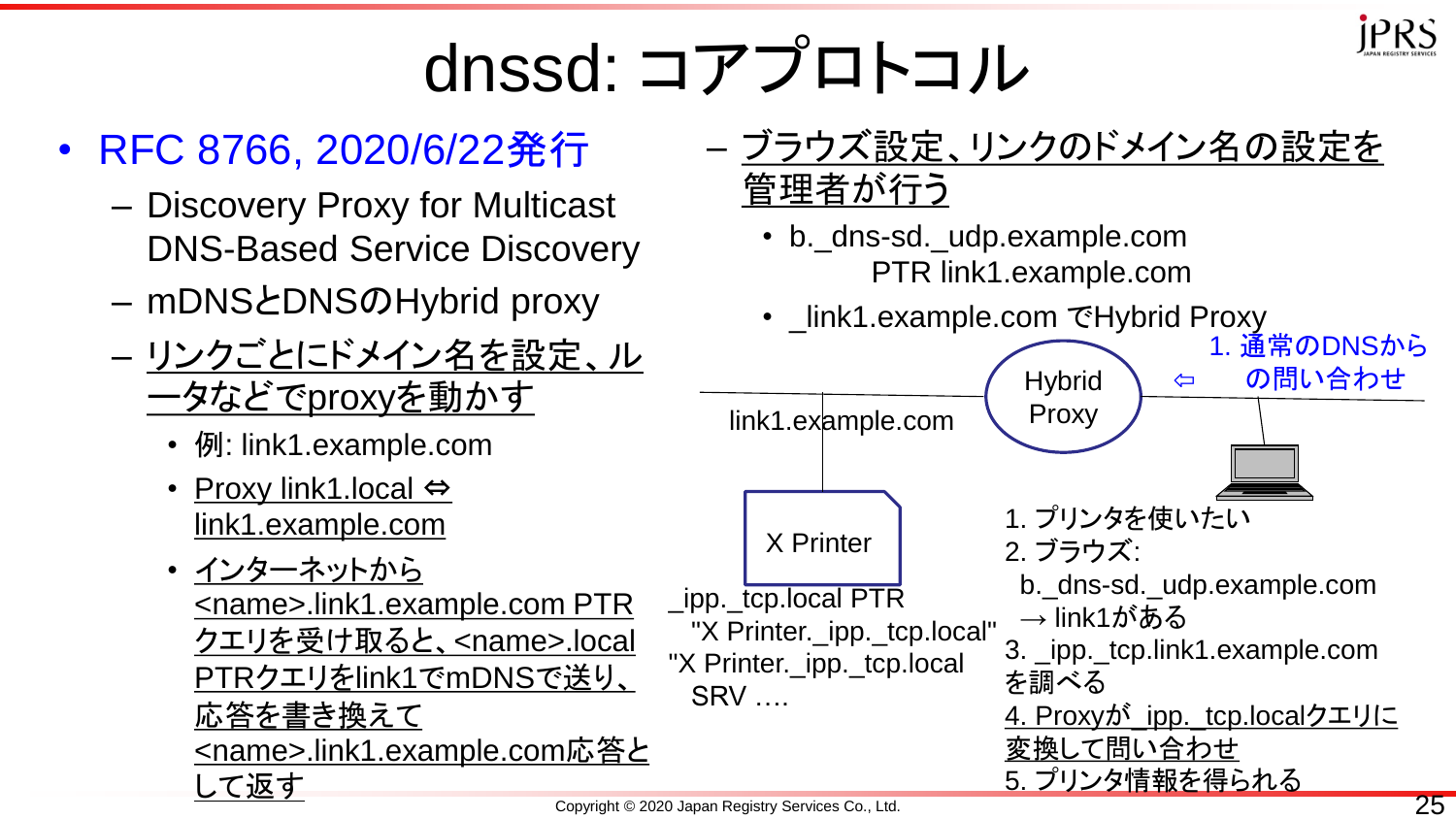

#### dnssd: 追加プロトコル

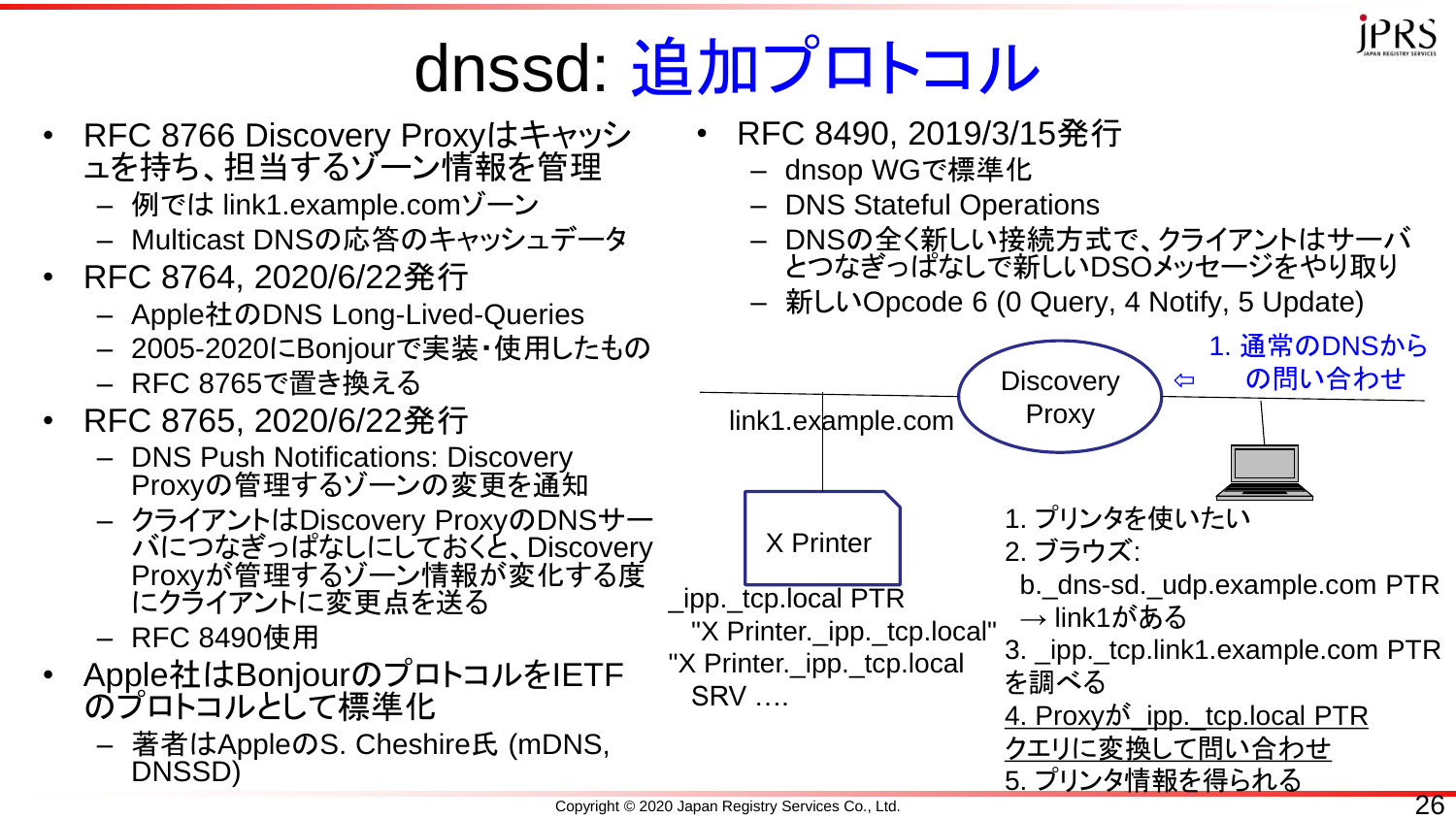#### dnssd: 残務

- 提案されているプロトコル
	- draft-ietf-dnssd-mdns-relay (著者はAppleの人たち)
		- Discovery Proxyの機能を離れたセグメントにリレーするプロトコル (軽量化Discovery Proxy)
	- draft-ietf-dnssd-srp: DNSSDサービス登録プロトコル (著者はAppleの人たち)
		- Discovery ProxyのDNSサーバにDNS Dynamic Updateで情報を登録する
		- Multicast DNSに対応していなくても、Discovery ProxyがMulticast DNSに答えてくれる
- dnssdプライバシーの検討
	- Multicast DNS (RFC 6762) では、マルチキャストが届く範囲(同じイーサネット、 同じWiFiなど)では誰からでも問い合わせ、応答が見える
	- 自分のデバイスもdnssdで扱いたいけど、他人からは見られたくないという要求
	- RFC 8882, 2020/9/10発行: DNSSDプライバシーとセキュリティの要求仕様
	- 見られたくないクライアントに暗証番号を指定するなどの提案はあったが難しい ので議論が止まっている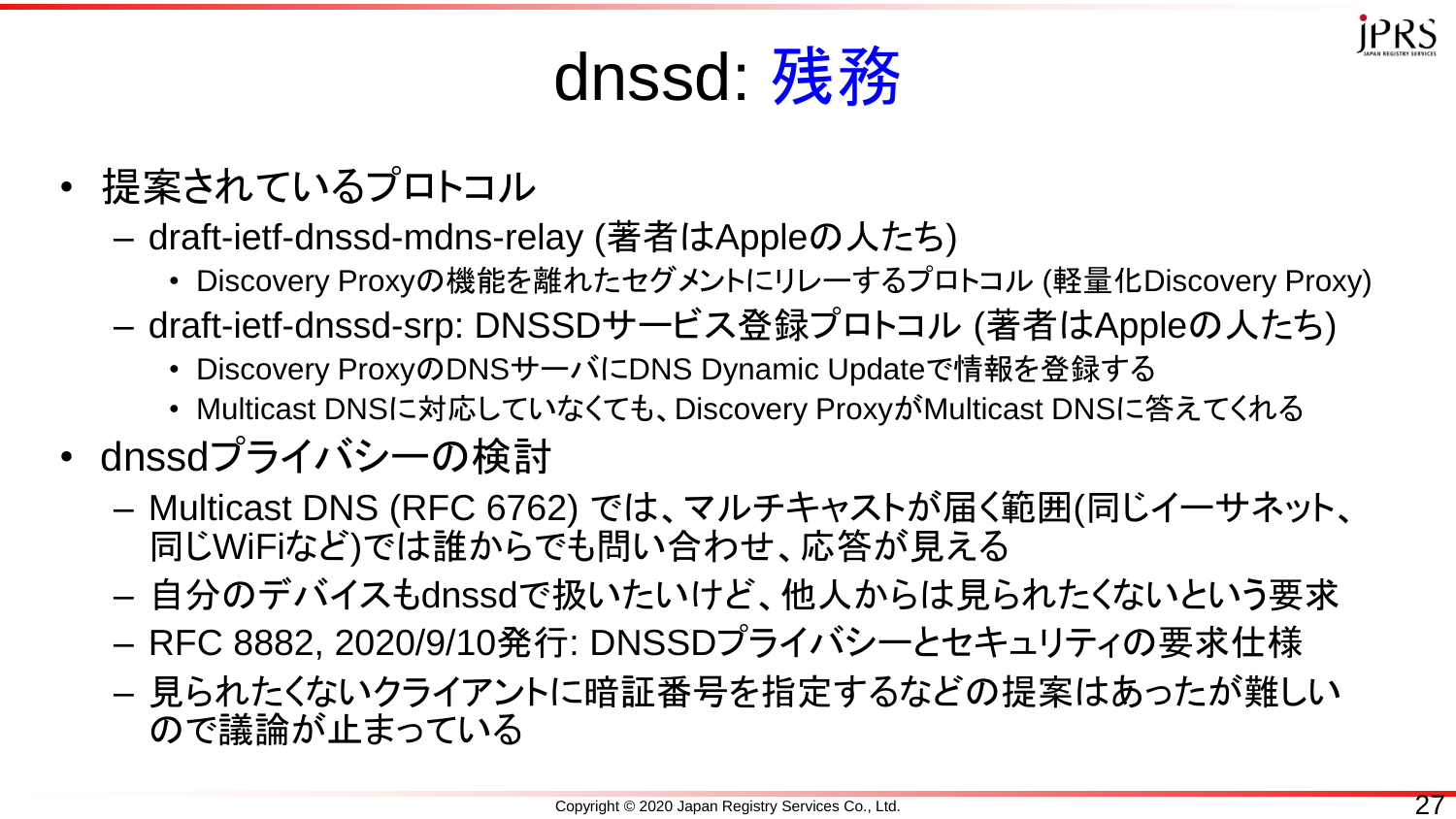

#### 最近の提案 (宣伝)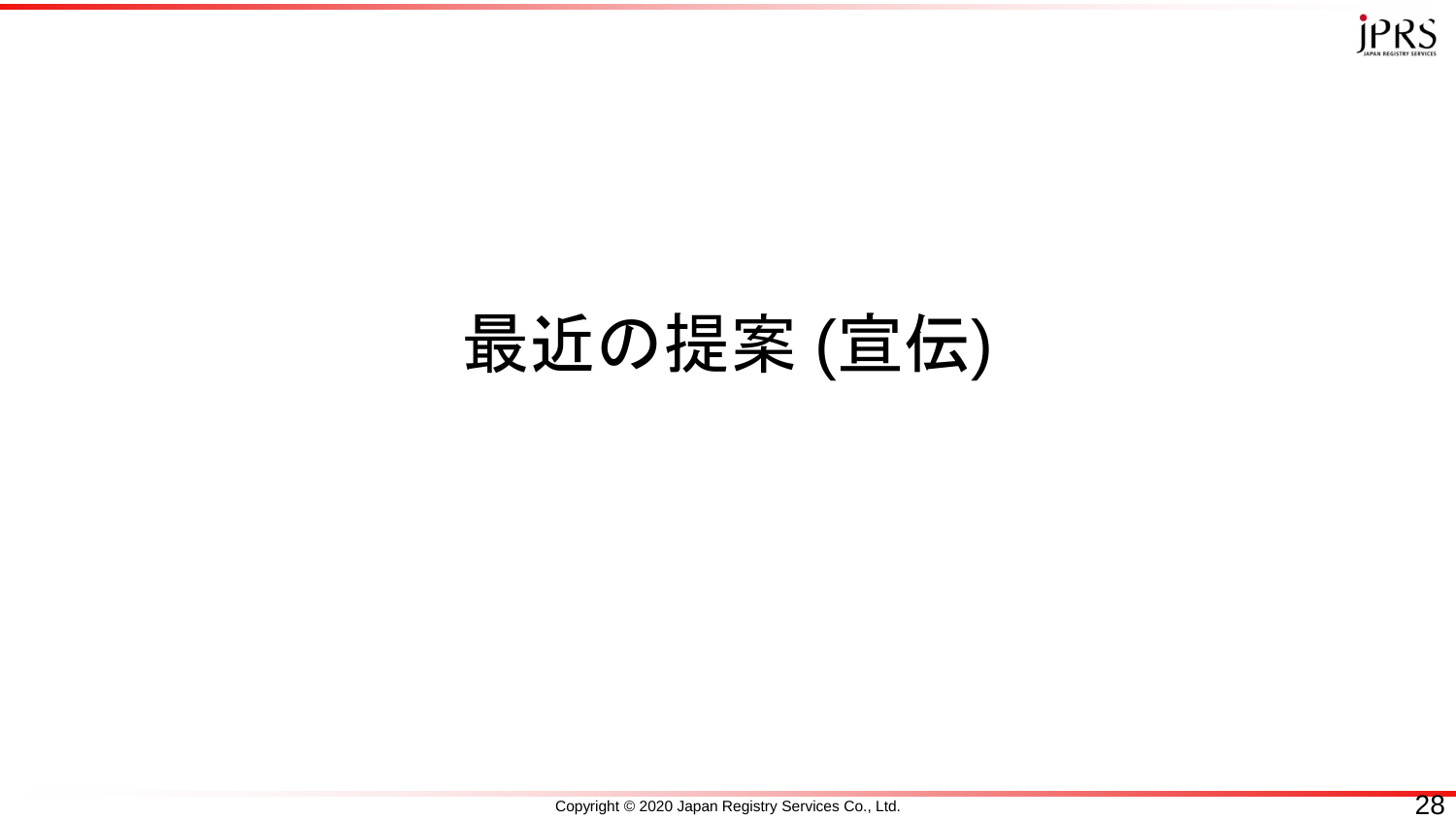

#### draft-ietf-dnsop-avoid-fragmentation

- 動機
	- IP Fragmentationを使ったキャッシュ汚染攻撃が話題になった
	- EDNS0でIP Fragmentationを使って大きなパケットを返せるようにしたことが 間違いだった
		- EDNS0 RFC著者のPaul Vixie氏と共著 (EDNS0ではIP Fragmentationを許容して大きな DNSデータをUDPで扱えるようにした)
- 提案
	- UDP応答ではIP\_DONTFRAG, IPV6\_DONTFRAGオプションをつけて応答を 送る → フラグメントしそうなときはエラー
	- 問い合わせを送る側、応答する側双方で、Path MTUを意識して、フラグメント しない範囲でDNS応答をUDPで送る
	- 問い合わせを送る側は EDNS0 での UDPサイズをPath MTUからIPヘッダ、 UDPヘッダを引いたサイズ以内とする
		- DNS Flag Day のひとたちは、1232 を推奨している
- 現状: dnsop WGで、かなり好意的に扱われている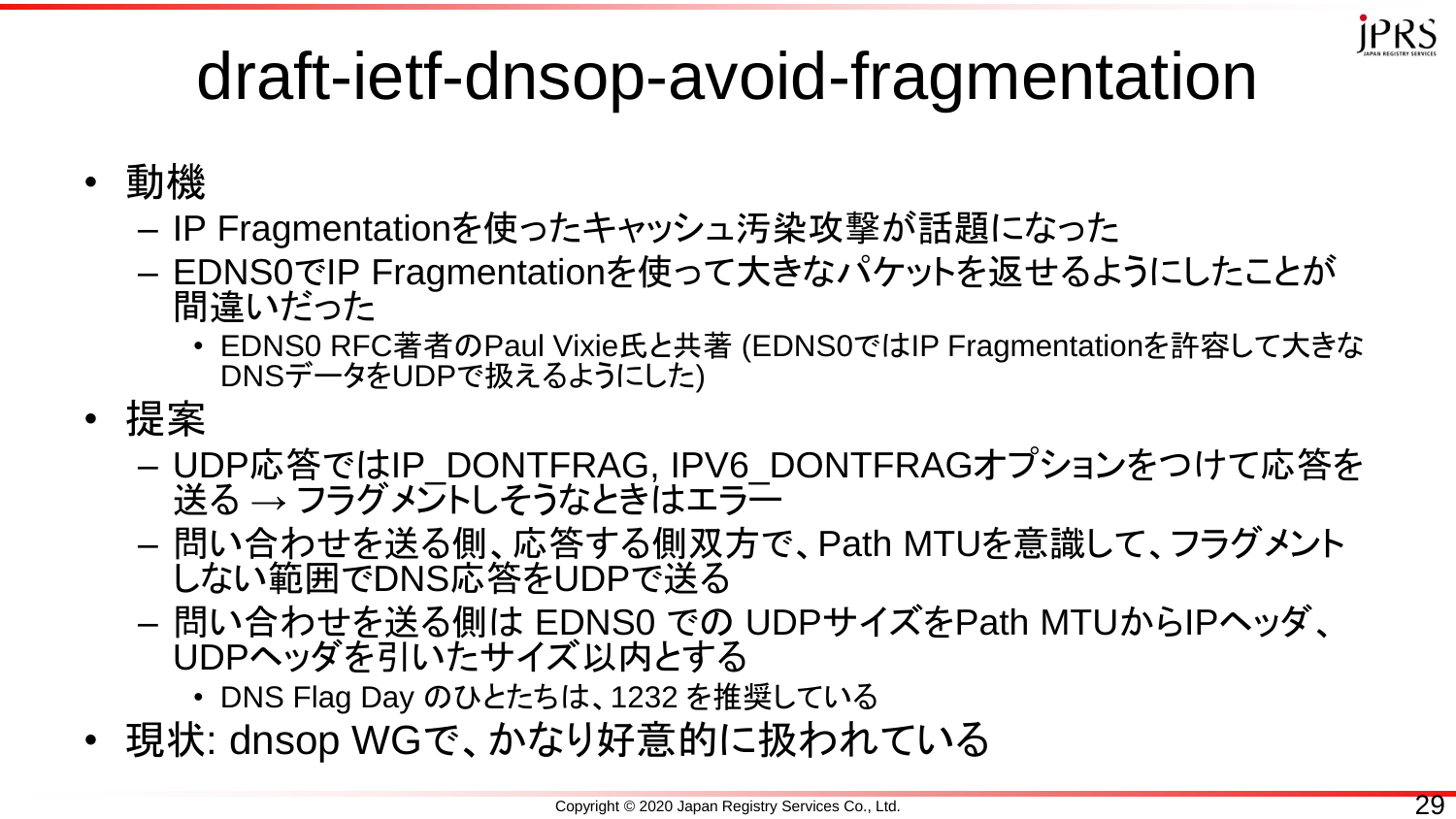

## iers<br>draft-fujiwara-dnsop-delegation-information-signer

- 概要: DNSSECで、委任情報に署名を追加する提案
- 動機
	- DNSSECでは、委任情報は署名されない (攻撃されても防御できない)
	- TLDなどでは、顧客から委任情報を受け取る (ネームサーバ情報とホスト情報と DS)が署名対象はDSだけ
- 提案
	- 委任情報の親側のNSと、内部名(in-domain)グルーA/AAAAは一意に決まるの で、DSを転用してそこにハッシュ値を入れる
	- SHA-256 hash( parent side NS RRSet | in-domain glue records)
	- NS RRSet, in-domain glue recordsはDNSSEC canonical orderで並べる
	- 例: example.jp IN DS 0 0 XX \_SHA256\_hash(NS|glue)
	- DS RRSetとして署名
	- DNSSEC ValidatorがDigest type XXを受け取ったら委任情報を検証し、一致し なければ捨てる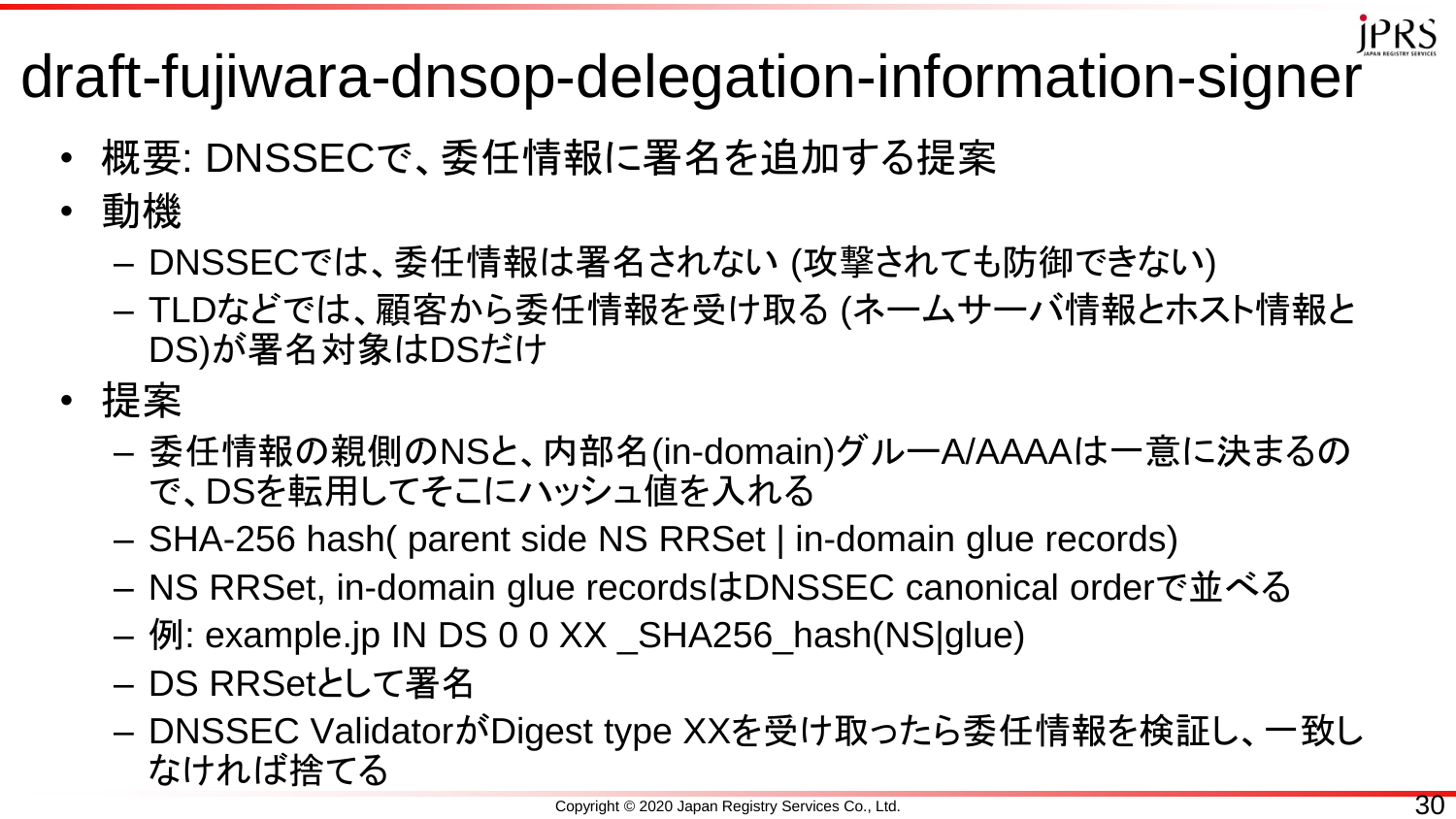

#### An example of DiS record generation

• dig +norec +dnssec @a.dns.jp wide.ad.jp ;; AUTHORITY SECTION: wide.ad.jp. 86400 IN NS ns.tokyo.wide.ad.jp. wide.ad.jp. 86400 IN NS ns-wide.wide.ad.jp. wide.ad.jp. 86400 IN NS mango.itojun.org. wide.ad.jp. 7200 IN DS 32584 8 2 1D7EEF8BC..2.3 Calculate SHA-256 hash wide.ad.jp. 7200 IN RRSIG DS ... ;; ADDITIONAL SECTION: ns.tokyo.wide.ad.jp. 86400 IN AAAA 2001:200:0:1::6 ns-wide.wide.ad.jp. 86400 IN AAAA 2001:200:0:1::f ns.tokyo.wide.ad.jp. 86400 IN A 203.178.136.35 ns-wide.wide.ad.jp. 86400 IN A 203.178.136.59 ns.tokyo.wide.ad.jp. 86400 IN AAAA 2001:200:0:1::6) 1. Remove old DiS 2. Generate new DiS 2.1 Collect referral NS RRSet and in-domain glue 2.2 Reorder NS RRSet and in-domain glue as DNSSEC canonical order [RFC 4034] SHA-256( wide.ad.jp. 86400 IN NS ns.tokyo.wide.ad.jp. wide.ad.jp. 86400 IN NS ns-wide.wide.ad.jp. wide.ad.jp. 86400 IN NS mango.itojun.org. ns-wide.wide.ad.jp. 86400 IN A 203.178.136.59 ns-wide.wide.ad.jp. 86400 IN AAAA 2001:200:0:1::f ns.tokyo.wide.ad.jp. 86400 IN A 203.178.136.35 2.4 Generated DiS data wide.ad.jp 7200 IN DS 0 0 XX \_SHA256\_hash(NS|glue) 3. Sign DS RRSet (contains generated DiS and original DS)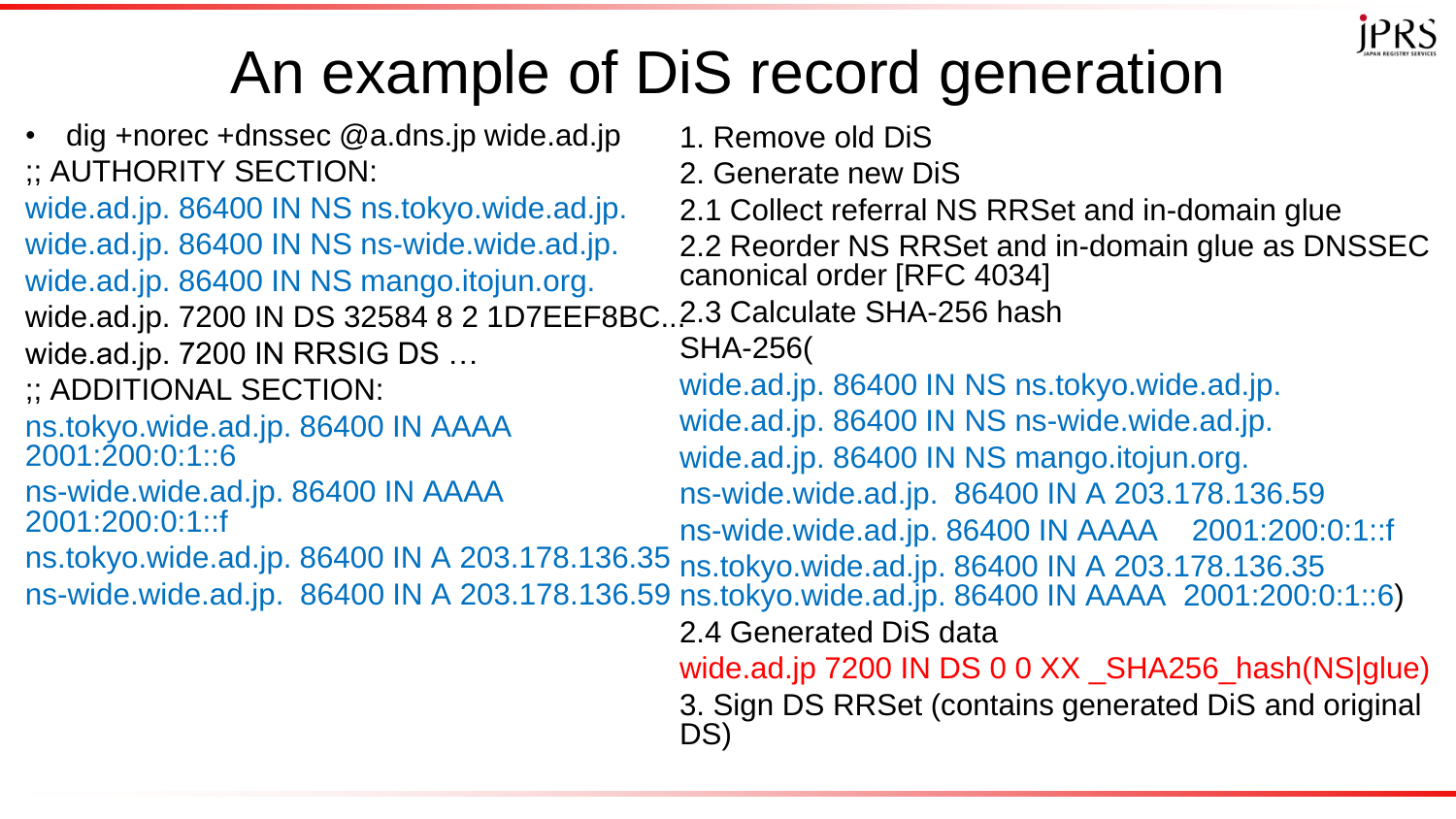**JPRS** 

draft-fujiwara-dnsop-delegation-information-signer (4)

- IETF 109でいただいたコメント
	- なぜ、委任情報を守らなかったか?
		- → DNSへの変更を最小限としたため (元dnsext WG co-chair の Olaf Kolkman氏より)
	- DNS関係者からは、嬉しさがわかりにくい
		- DNSSEC検証すれば、案内された委任先でエラーにできるため
	- dprive WGの人たちからは、興味を持たれた
		- DSを利用するアイデアは、IETF 108でのdprive WGでの提案 draftvandijk-dprive-ds-dot-signal-and-pin を参考にしたもの
	- 無視されたり討ち死にするつもりだったのに、時間をもらえ、コメント ももらえてよかった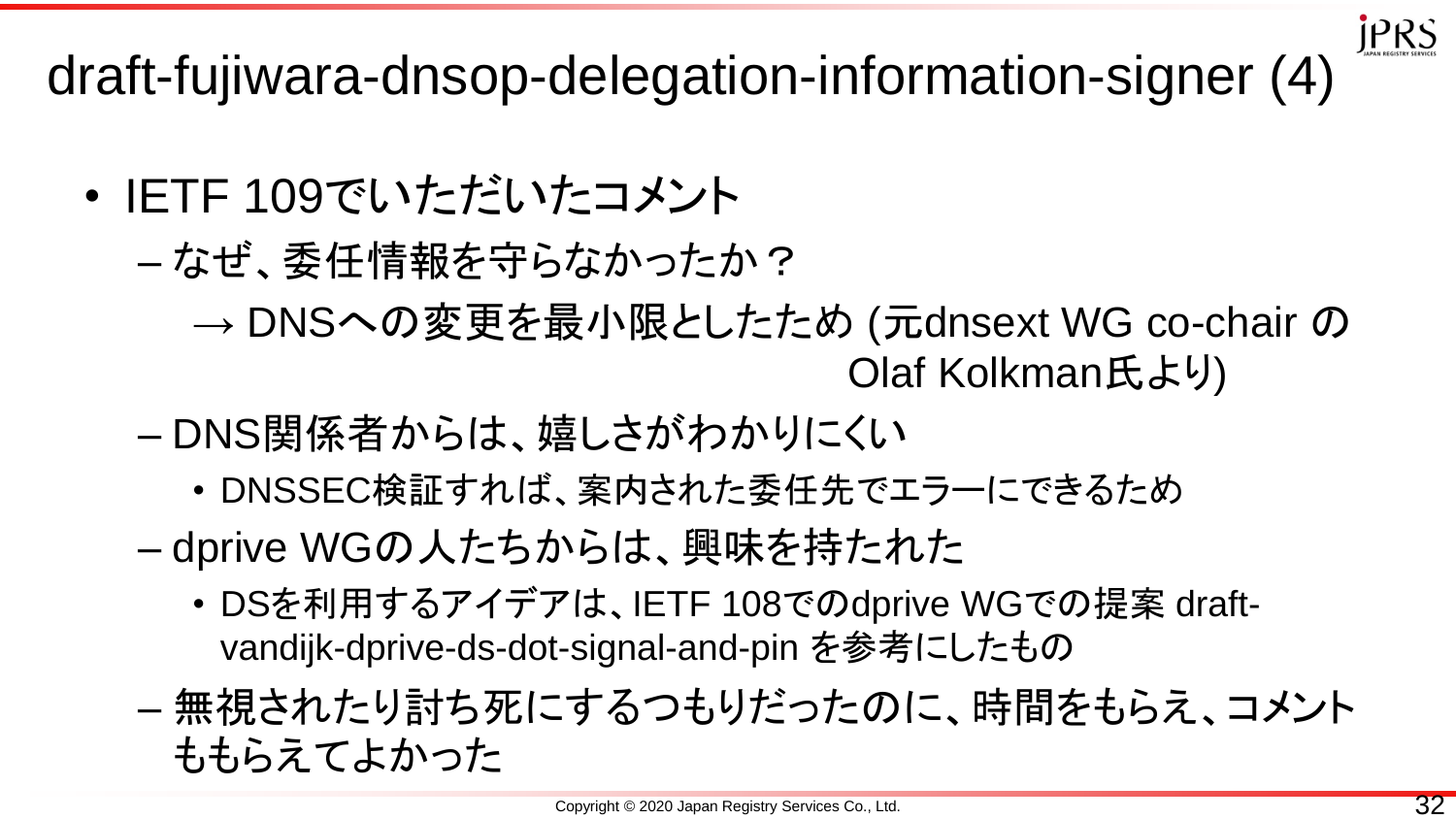

#### まとめ

- dnsop WG
	- 名前解決の効率化や攻撃耐性の 強化、新機能追加のための拡張が 盛んに行なわれ、実装も進む
	- DNSソフトウェア開発者、ブラウザ 開発者、CDNなどの開発者が多数 集まっている
- dprive WG
	- クライアントからフルリゾルバ間の 通信路暗号化の標準化は完了し、 すでに使用可能
	- 今後、フルリゾルバから権威DNS サーバ間の暗号化に取り組む
	- ゾーン転送の暗号化に取り組む
- dane WG
	- サーバ証明書と、OpenPGP、 SMIMEの個人証明書をDNSに載 せることができるようになった
	- 今後ブラウザやメールソフトウェア での実装が期待される
- dnssd
	- Multicast DNSを複数セグメントで 使用する拡張が標準化された
	- Apple社のOSで実装されている
- IETF
	- 既存のプロトコルの問題や、新しい 提案は歓迎される